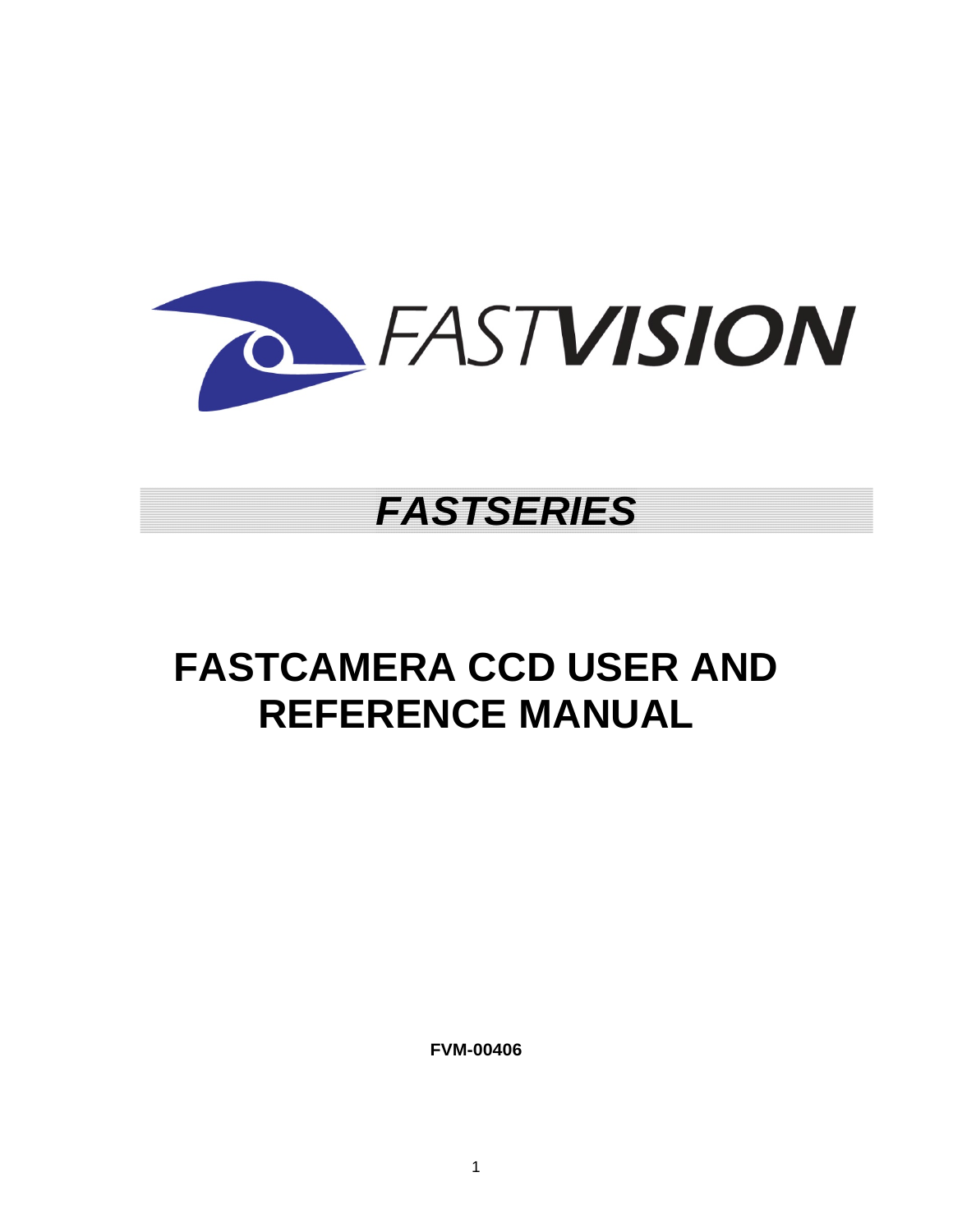# *COPYRIGHT NOTICE*

# *Copyright* © *2010 by FastVision LLC.*

All rights reserved. This document, in whole or in part, may not be copied, photocopied, reproduced, translated, or reduced to any other electronic medium or machine-readable form without the express written consent of FastVision LLC.

FastVision makes no warranty for the use of its products, assumes no responsibility for any error, which may appear in this document, and makes no commitment to update the information contained herein. FastVision LLC. retains the right to make changes to this manual at any time without notice.

| Document Name:    | FastCamera CCD User and Reference Manual |  |
|-------------------|------------------------------------------|--|
| Document Number:  | FVM-00406                                |  |
| Revision History: | August 2010<br>1.0                       |  |

# *Trademarks:*

**FastVision**® is a registered trademark of FastVision LLC. **Channel Link**™ is a trademark of National Semiconductor **Virtex**™ is a trademark of Xilinx Inc. **Windows**™**, Windows 95**™**, Windows 98**™**, Windows 2000**™**, Windows NT**™**, and Windows XP**™ are trademarks of Microsoft

### **All trademarks are the property of their respective holders.**

**FastVision LLC. 131 Daniel Webster Highway, #529 Nashua, NH 03060 USA** 

> **Telephone: 603-891-4317 Fax: 603-891-1881**

**Web Site: http://www.Fast-Vision.com/**

**Email: sales@Fast-Vision.com, or support@Fast-Vision.com**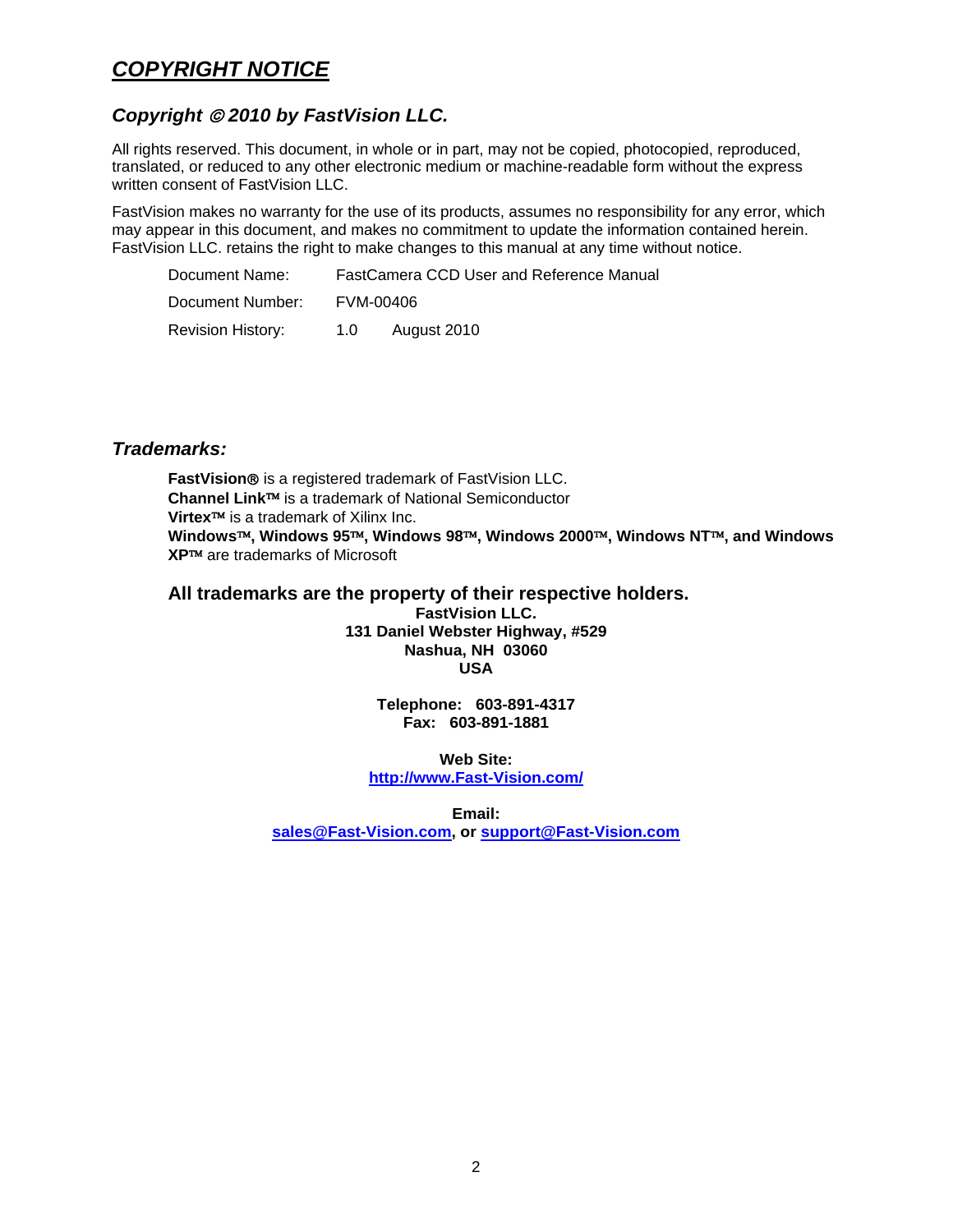# **TABLE OF CONTENTS**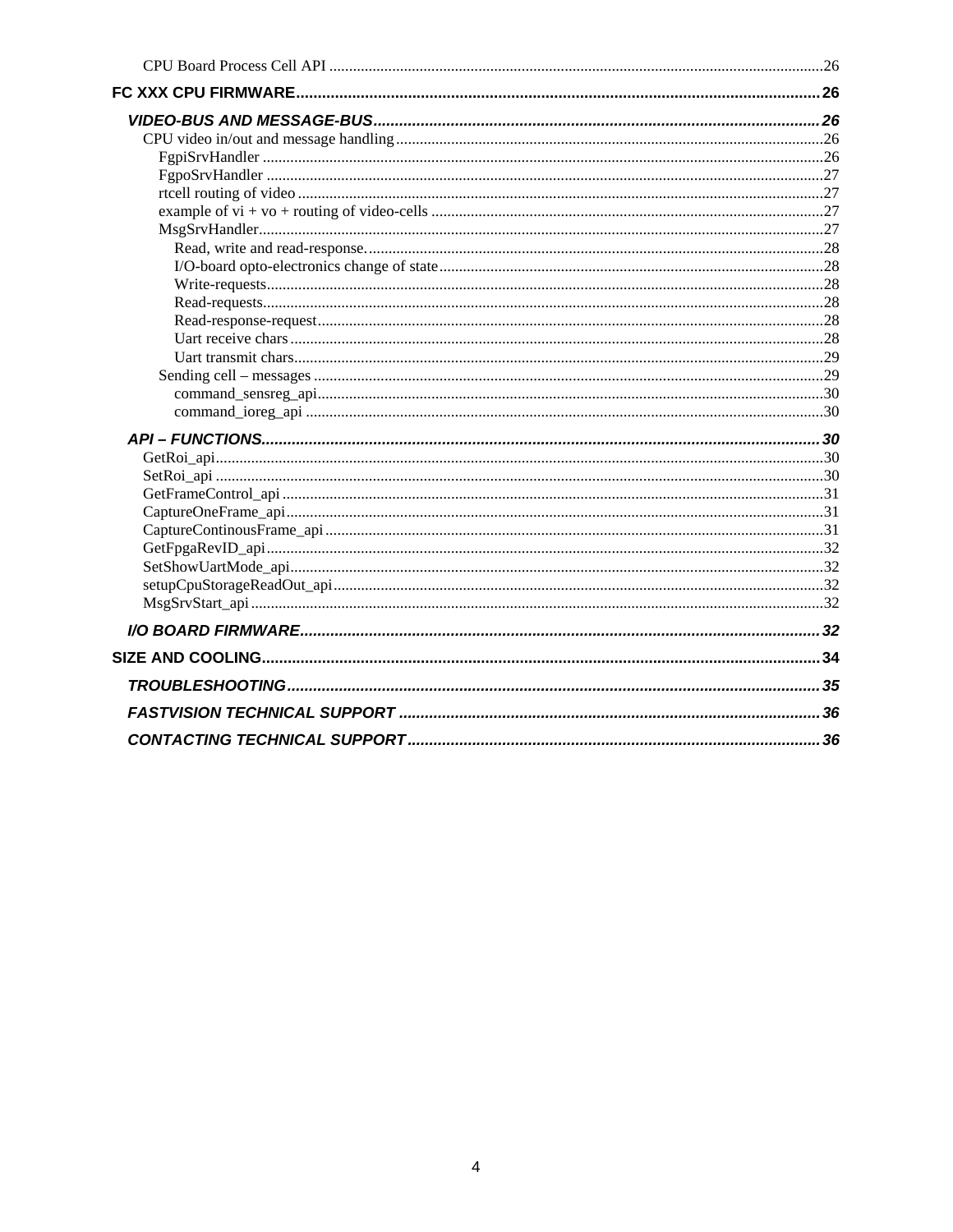# *PURPOSE*

This manual describes the architecture and use of the 'Kodak Fast Camera' camera family.

# *CAMERA BOARDS BLOCK DIAGRAMS*



This document applies to the FC105, FC205, FC215, and FC405.

# *SENSORS*

FCxxx camera is designed to be compatible with the 1, 2, 4, and 8 Mpixel Kodak Sensors.

### *BOARD INTERCONNECTIONS*

#### **Power Bus**

Running up to stack of boards is the power bus. The power bus is driven by the I/O board at the bottom of the stack. The power bus uses an eleven pin SIP connector with the male pins being soldered into the I/O board, while the other boards have pass through female connectors allowing the male pins to extend up through the whole stack of boards. This connection method limits the number of connector pin contacts between the power supply and the boards to one contact. The 11 pins in the power bus are:

| Pin         | <b>Function</b>        |
|-------------|------------------------|
|             | +15 Volts              |
| $\mathbf 2$ | $+/-15$ Volt<br>Return |
| 3           | -15 Volts              |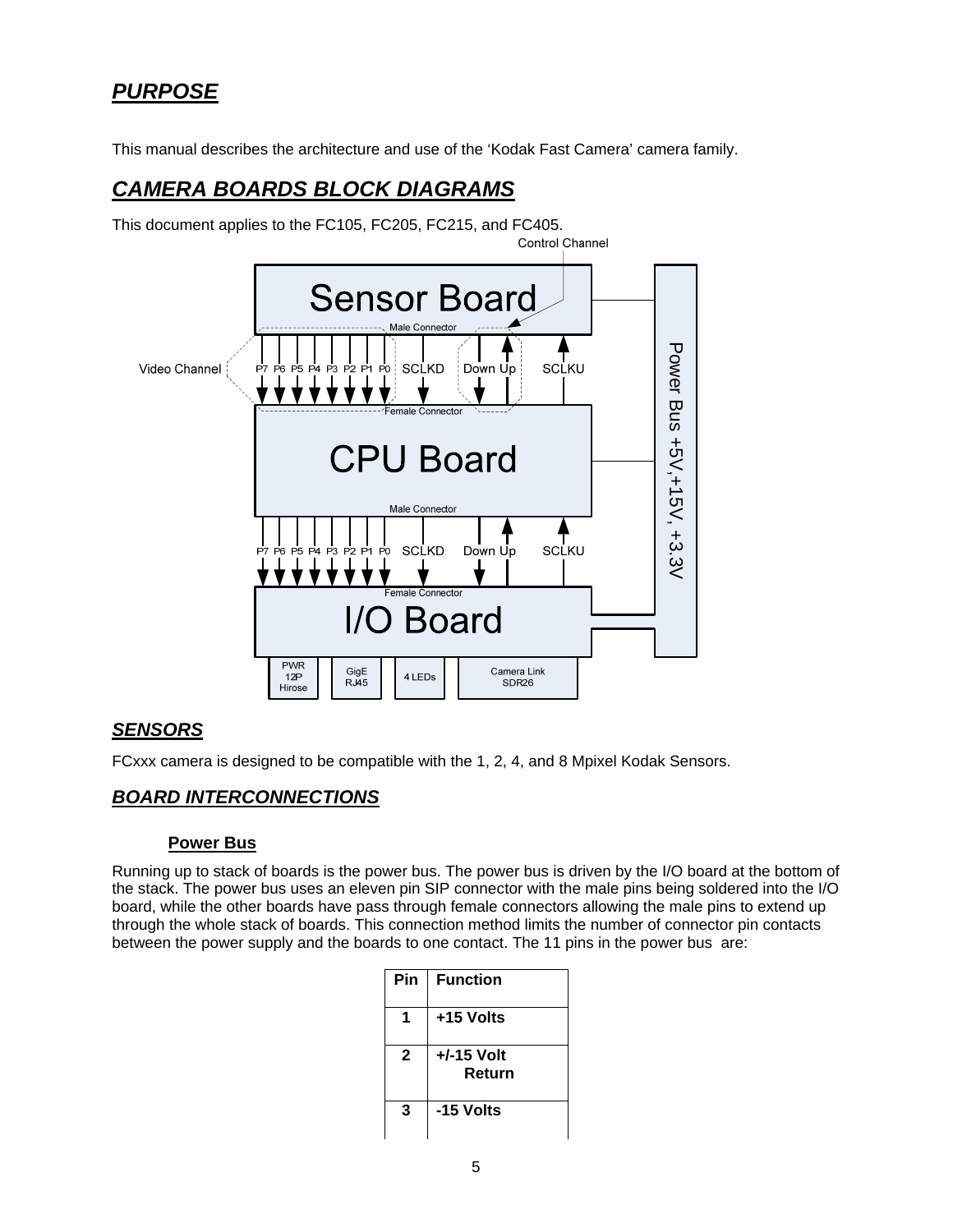| 4  | Ground       |
|----|--------------|
| 5  | Ground       |
| 6  | +5 Volts     |
| 7  | +5 Volts     |
| 8  | Ground       |
| 9  | Ground       |
| 10 | $+3.3$ Volts |
| 11 | $+3.3$ Volts |

The I/O board has a power converter which provides the +3.3 volts to the bus from the +5 volt from the power brick. +15 Volts currently comes from the external power brick . .

### **Serial Channel**

There is a bidirectional serial channel which passes through each board in the stack. The sensor board and the I/O board have receivers and transmitters while the inner CPU boards contain a receiver and transmitter for each direction. The serial channel operates at 320 Mb/sec and is re-timed at each board. The serial channel is implemented with a source synchronous clock, so the transmitters provide the clock to the receivers on the next board, above or below. A total of four signals are used, clock and data, for each direction. The serial cannel implements a 16 bit synchronous protocol using the value 0xA55A as an idle SYNC word. The serial channel sends 'Cells' which are from 2 to 17 words (16 bits) long. See the section below for the details of this protocol.

### **Video Channel**

The video channel is a sixteen bit parallel data channel. This channel is implemented as 16 single ended data bits in 8 pairs (P0 to P7 in the figure) with a clock frequency of 160 MHz. The video channel is unidirectional and is sourced at the sensor board. Each board in the stack receives and retimes the video and retransmits it to the next board in the stack. The I/O board at the bottom of the stack receives the video and converts it to the output type implemented for the camera (GigE, Camera Link, or Analog). The video channel operates at 160 MHz single clock per data. This provides bandwidth for the four 16 bit pixel channels (taps) at 40 MHz each.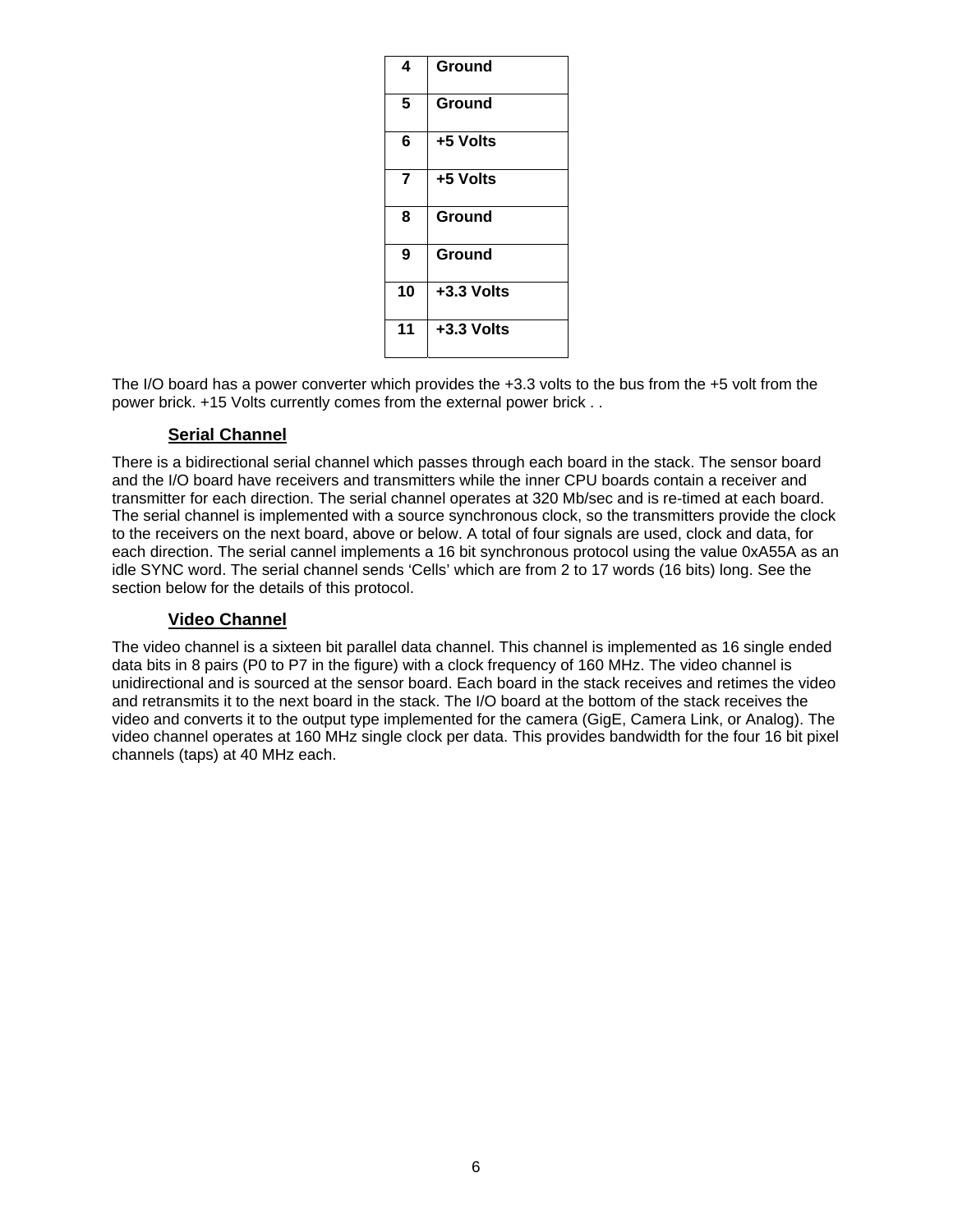# *SENSOR BOARD*

# **Block Diagram**



The sensor board contains the sensor drive electronics and is the source of the video channel. The sensor board performs the following steps:

- 1. The FPGA decides based on the trigger mode and exposure how to operate the sensor.
- 2. The FPGA generates the driving clocks which operate the sensor in the selected mode for example four tap mode.
- 3. The sensor detects the light hitting its pixels and provides an analog signal to the Analog front end chips (AFE1 and AFE2).
- 4. The AFE chips convert the analog signal from the sensor to 14 bit digital values which are representative of the light hitting the sensor.
- 5. The FPGA re-orders the taps coming from the sensor as it writes the pixels into a frame buffer, to create a raster ordered array of pixels in the buffer memory.
- 6. When the frame is complete, the FPGA swaps buffers and begins reading out the pixels in raster order from the frame buffer just completed.
- 7. The FPGA does dark and bright field correction on the pixels using a table stored in the buffer memory.
- 8. The corrected pixels are sent in 'Cells' (small packets) down the video channel to the next board in the stack.

The sensor board is essentially 'the camera' part of the FC205 camera. If the camera is built with a CPU board, it is a 'smart' camera. The I/O board provides protocol conversion from the parallel format of the video channel, to GigE, Camera Link, and Analog.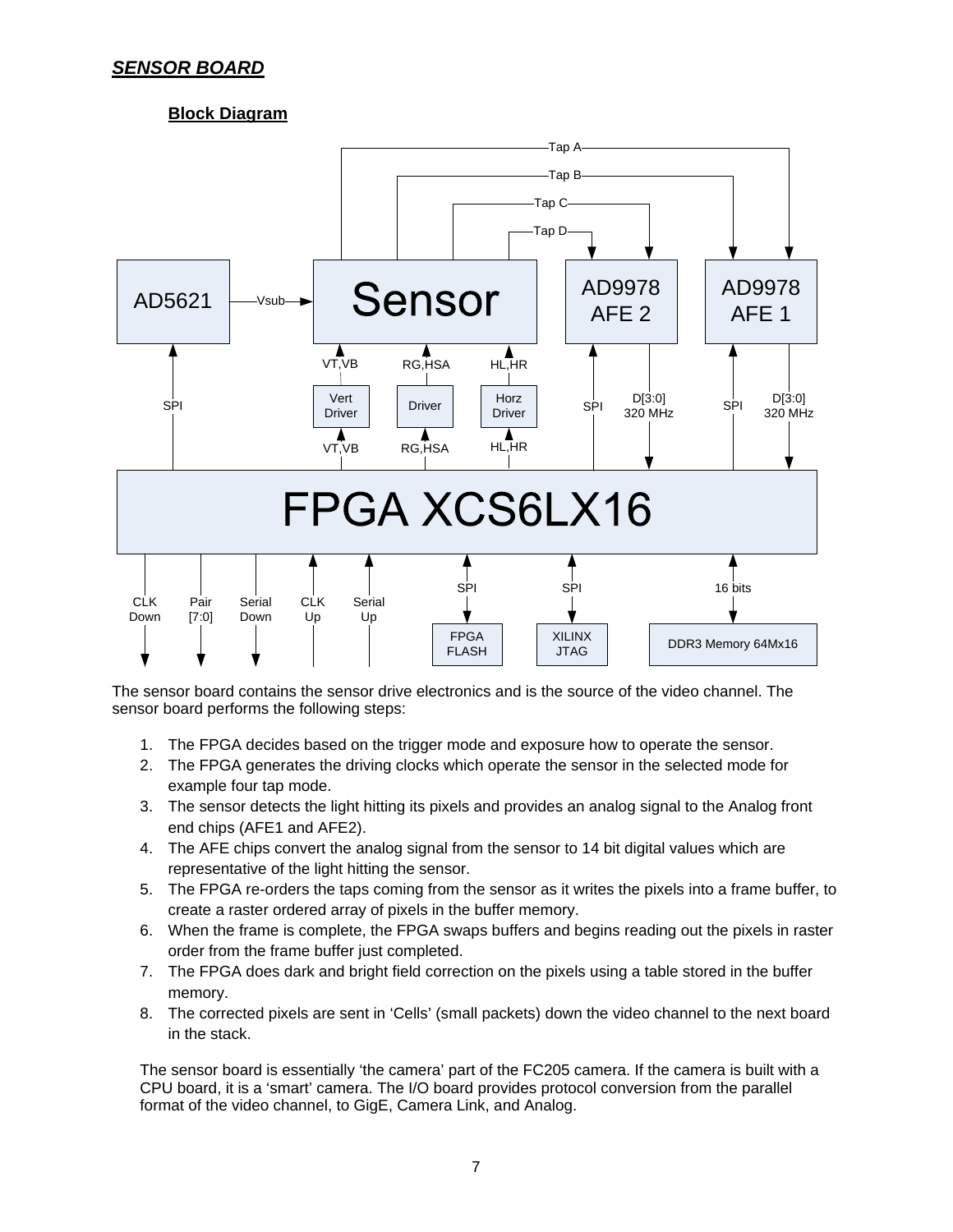The flash on the FPGA is 128 Mbits. It contains the bit stream for booting the FPGA, a script for initializing the sensor board, and an array of correction coefficients for dark and bright field correction of the sensor image. The sensor can be operated in three modes, one tap, two taps and four tap modes. The taps read out from the corners of the sensor.

In one tap mode the sensor is read out in raster order from bottom to top (correcting for the Lens inversion). In two tap mode the sensor can be split into two pieces. One split is into a left and right half of the sensor; the other split is top and bottom half of the sensor. In the left and right split, the sensor is read out from the bottom on the left and the right corners. The right half is read out reversed left to right, which the FPGA corrects by writing the values to the memory buffer in reverse address order. In the top and bottom readout mode, the top part is read out last line first, so the FPGA writes the lines in reverse order to the buffer, building the image in the buffer memory in raster order.

Finally in four tap mode the sensor is read out from the four corners of the image array. The bottom left reads out in order, the bottom right reads the lines reversed end to end, the top left reads out with the lines in reverse order top to bottom, and the top right tap reads out the lines reversed end to end, and the last line first.

The FPGA corrects the reversals while writing the pixels to the memory buffer. When the buffer swap occurs, the FPGA reads out the in order image and applies the correction factors. The 14 bit pixels have 14 bit values subtracted from them to do the dark field correction. If the resulting pixel value would be negative it is set to zero. Next the dark field corrected pixels are multiplied by a 14 bit gain coefficient, producing a 28 bit result. The 28 bits are shifted right by a programmable amount. If the upper 12 bits of the shifted result are non-zero then the pixel value is set to all ones. The lower 16 bits are the pixel value sent by the sensor board down the stack on the video channel. By selecting the amount of shift performed the binary point of the gain coefficient is positioned. In the machine vision community the dark field correction is sometimes called the PSNU or DSNU which are acronyms for Photo-receptor Static Non-Uniformity or Dark Signal Non-Uniformity. The gain correction is sometimes called the PRNU which stands for Photo-receptor Response Non-Uniformity.



# **Sensor Board FPGA**

**The sensor FPGA block diagram is shown above**.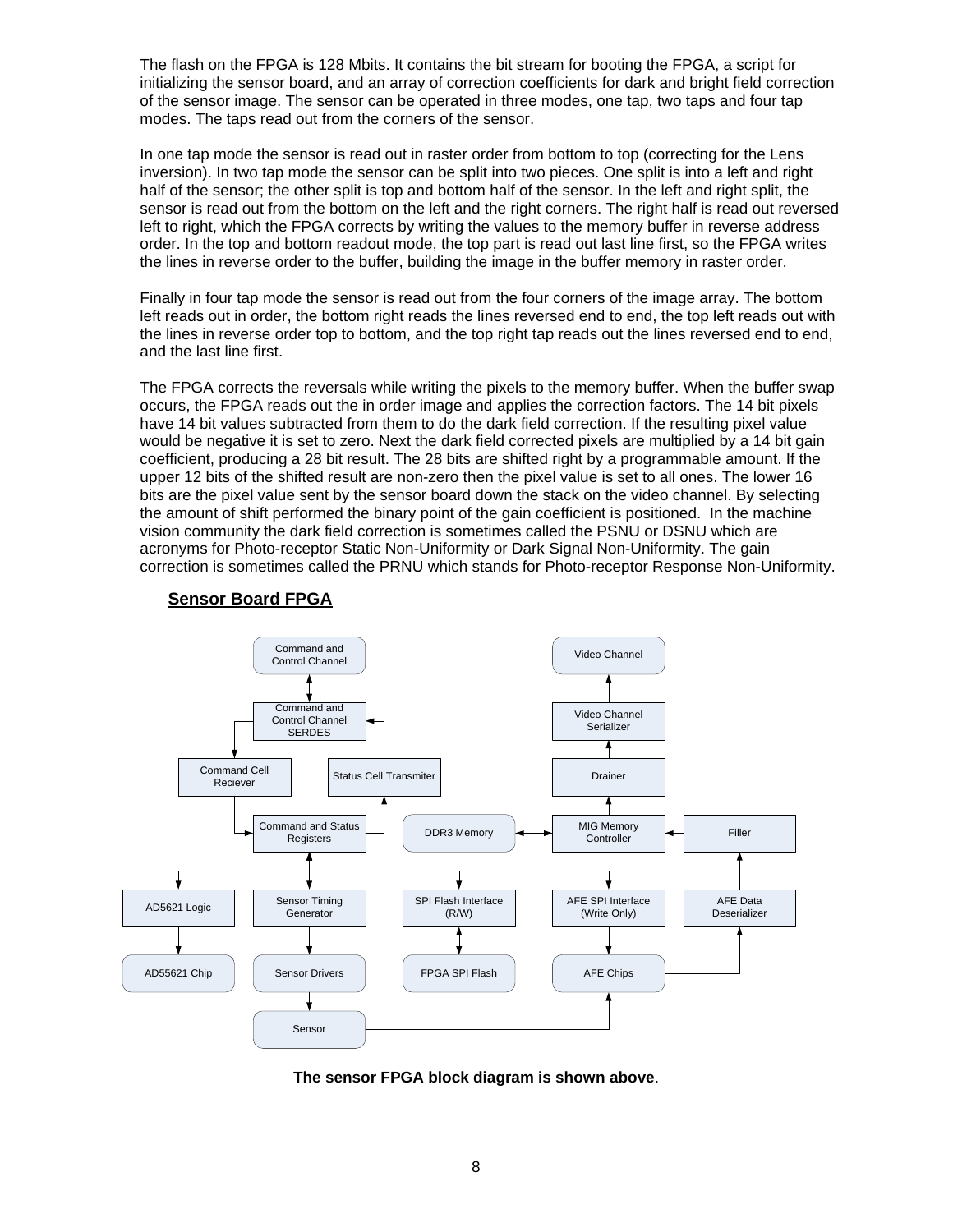# *CPU BOARD*



A block diagram of the CPU board is shown above. The CPU board is designed to process video from the sensor board (or any board above it in the stack). The CPU board is used in 'smart' camera applications. The CPU can process video, and control all the features supported by the camera, which include sending video to the output, toggle outputs, monitor inputs, sends data to the serial interface or to the GigE interface. The CPU boots from an EEPROM via I2C. The boot loads and executes a program from the 64MB NOR flash. The NOR Flash can be read or written by the processor so that parameter and result data can survive power failures. The CPU can receive video from the stack above it, modify the video and send the modified video down to the next board in the stack.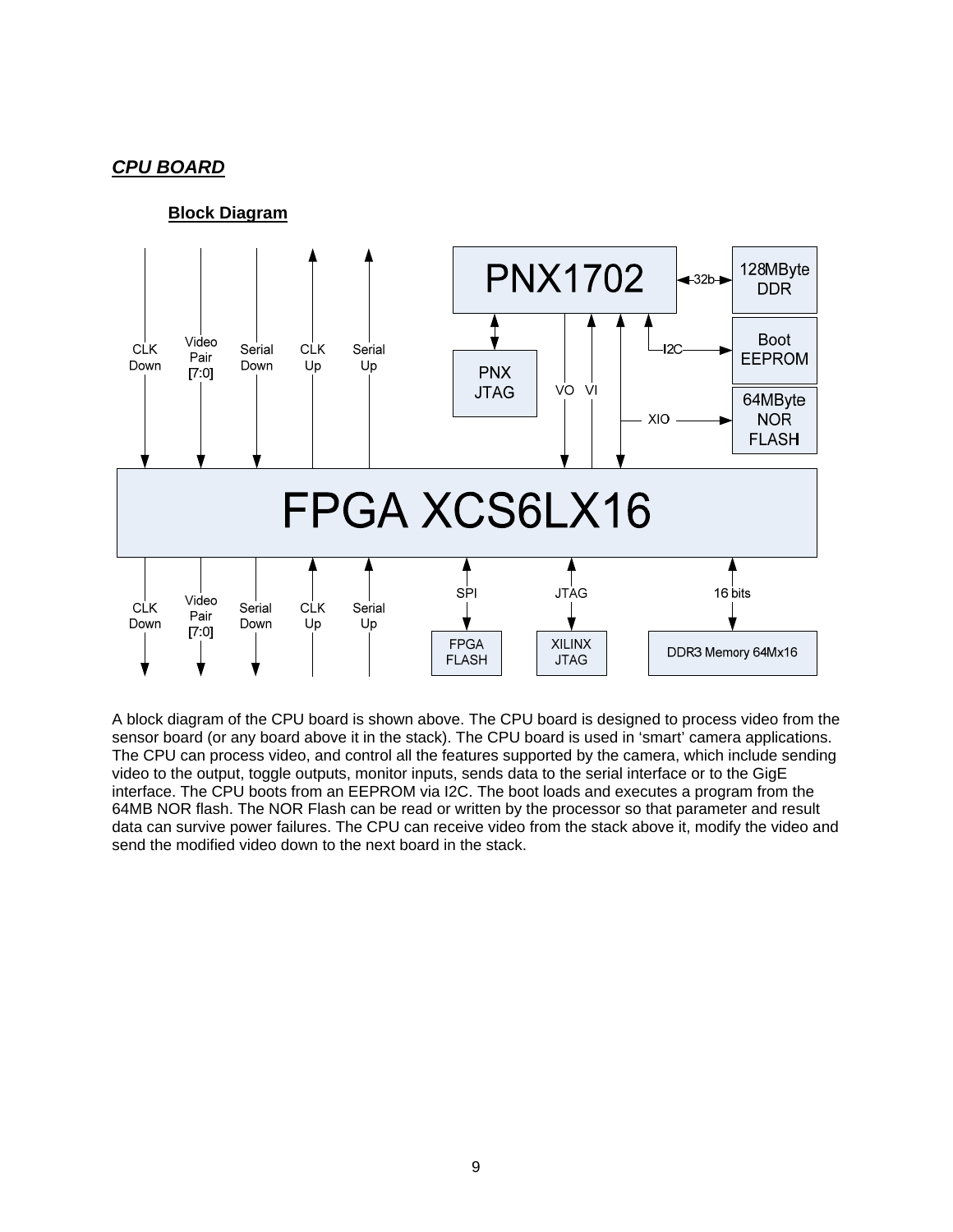### **CPU Board FPGA**



**A block diagram of the CPU FPGA is shown above.** 

The video interface can operate in three modes.

- The first mode is the video can completely bypass the CPU card without going to the CPU. This is the default mode which is used during booting of the CPU.
- The second mode is the video can be sent to the CPU and at the same time forwarded to the next board in the stack. This mode is used when the CPU is processing the video at the same time it is being output to the board below.
- The third mode the CPU receives the video from the board above, and provides video to the board below. This mode is used when the CPU must modify the video in some way.

The serial channel operates by passing cells up or down the stack which are not targeted for the CPU board FPGA or the CPU. The destination of the cell determines which direction it is routed. Cells that target the FPGA on the CPU board read and write registers in the FPGA. Cells that target the CPU are placed in an input FIFO and can be read by the CPU. In turn the CPU can send cells which can target any of the other boards in the stack. The capability of the CPU to send and receive arbitrary cells gives it control of all the registers in the camera.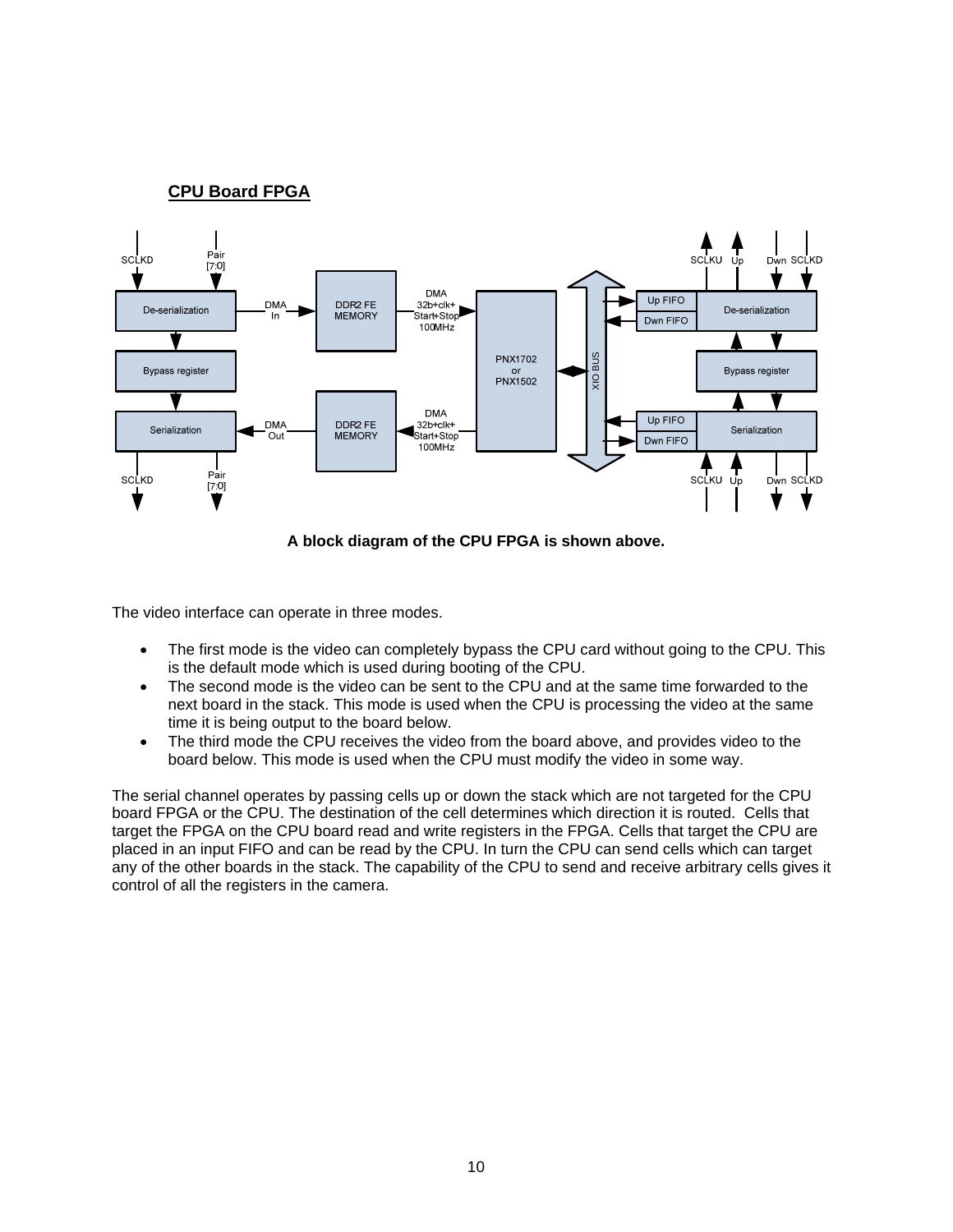# **Block Diagram**



The I/O board provides interfaces to the world outside the camera. Several interfaces are provided, which can be controlled by the CPU board if it is present, or in dumb camera applications the interfaces are configured to respond as requested by the customer, for example the camera link interface receives the video from the sensor board when a dumb camera link camera is required. The motor controller contains 3 DC motor controllers which can be used to drive small DC motors. The board uses National Semiconductor LM570 motor controllers. There are 6 optically isolated I/O pins can all be configured as outputs. Four of the isolated I/Os can be configured as inputs. The isolated I/O pins use PS2801-1 optoisolators. The outputs can switch a maximum of 50 ma, and can tolerate up to 80 volts (when off). The outputs provide a 47 ohm resistor and a protection diode in series with the opto-isolators transistor. The optically isolated inputs can tolerate up to 75 volts, and are current limited to 20ma. The input on threshold is 5 volts. The input off threshold is below 1 volt.

The Camera Link interface provides a base camera link configuration. The serial port defaults to 9600 baud and can be programmed to higher baud rates (up to 115,200 baud). The CC1 signal is configured as a trigger input on the dumb camera. On the smart camera they can be configured as inputs or outputs, using LVDS or RS485 style drivers and receivers (order option). The ADV7127 is a 10 bit DAC which can be used to generate a one volt analog video output which is RS343 sync on green compatible. The ADV7127 can be clocked at up to 240 MHz. The GigE interface uses a Marvel 88E1111 phy. The FPGA can be ordered with GigE vision compatible firmware allowing the camera to interoperate with other GigE vision cameras, or it can be used in a smart camera as a gigabit Ethernet interface by the CPU.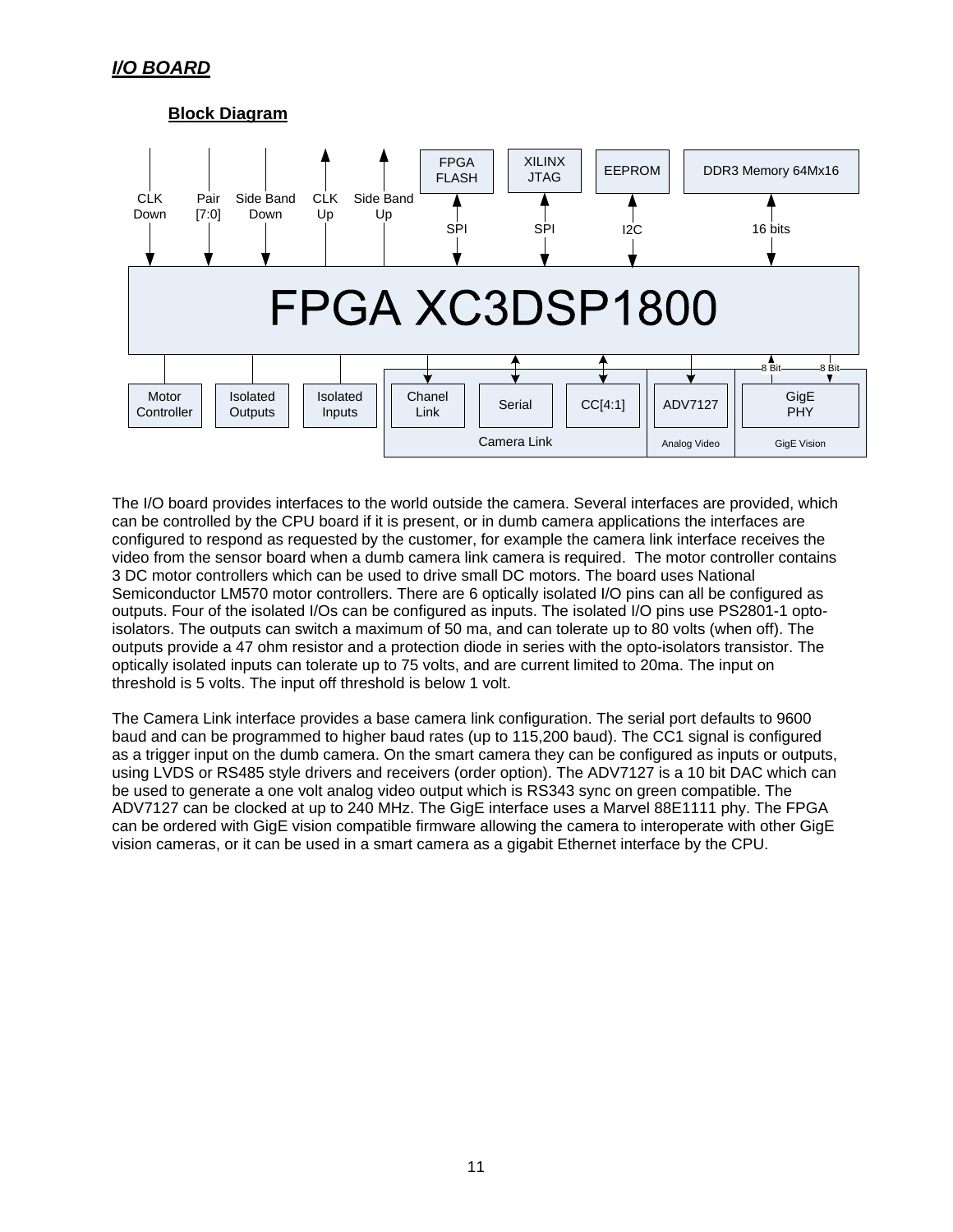# **I/O Board FPGA**



**The diagram above shows the I/O board FPGA Firmware.** 

# *INTERFACE CONNECTORS*

### **Power Connector**

The power connector is a Hirose 12 pin cylindrical connector HR10A-10R-12PB. The pin out of the connector is application dependent and is shown in the table below.

| Pin                     | <b>Option 1</b>         | <b>Option 2</b>       | Option 3                                |
|-------------------------|-------------------------|-----------------------|-----------------------------------------|
| $\mathbf 1$             | Ground                  | Ground                | Ground                                  |
| $\overline{2}$          | +5 Volts In             | +5 Volts In           | +5 Volts Input Power                    |
| $\overline{\mathbf{3}}$ | -15 Volts In            | <b>GPIO to Sensor</b> | -15 Volts (May be changing to optional) |
| 4                       | +15 Volts In            | +15 Volts In          | +15 Volts (May be changing to optional) |
| $5\phantom{1}$          | Motor 3 negative        | +/-15V Ground         | Ground                                  |
| $6\phantom{1}$          | Motor 1 positive        | <b>CC1 positive</b>   | <b>No Connection</b>                    |
| $\overline{7}$          | Motor 1 negative        | CC1 negative          | <b>No Connection</b>                    |
| 8                       | <b>Motor 3 positive</b> | Ground                | Ground                                  |
| $\boldsymbol{9}$        | Motor 2 positive        | <b>CC2 Positive</b>   | <b>No Connection</b>                    |
| 10                      | Ground                  | Ground                | Ground                                  |
| 11                      | +5 Volts In             | +5 Volts In           | +5 Volts Input Power                    |
| 12                      | Motor 2 negative        | CC2 negative          | <b>No Connection</b>                    |

### **Power Requirements**

+5 Volts at 3 amps max. +15 Volts at 100 ma max.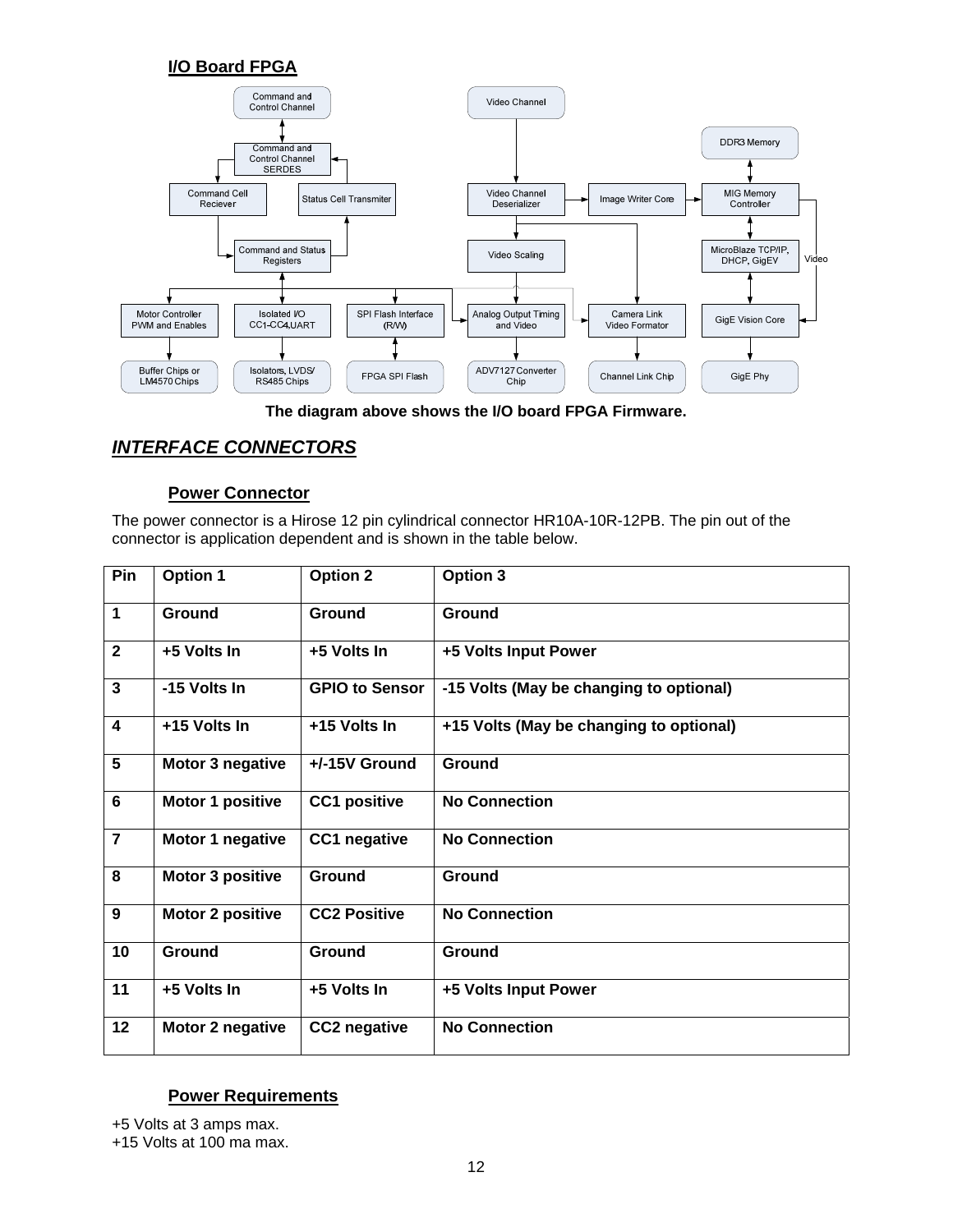Typical power dissipation for the CPU version is 14 watts.

### **Camera Link Connector**

The camera can be built with a SDR26 connector which can be used to provide a base Camera Link interface, or it can be used to provide general purpose I/O. The optically Isolated I/O is optionally provided on this connector. The pin out of this connector is:

| Pin                     | <b>Signal</b>                      | Optional                                | <b>Optional</b>                         | <b>Signal</b>                      | Pin             |
|-------------------------|------------------------------------|-----------------------------------------|-----------------------------------------|------------------------------------|-----------------|
| $\mathbf{1}$            | <b>Ground</b>                      | Ground                                  | Ground                                  | Ground                             | 14              |
| $\overline{2}$          | Tx Out 0<br><b>Negative</b>        | <b>Optical Out 0</b><br><b>Positive</b> | <b>Optical Out 0</b><br><b>Negative</b> | Tx Out 0<br><b>Positive</b>        | 15              |
| $\overline{\mathbf{3}}$ | Tx Out 1<br><b>Negative</b>        | <b>Optical Out 1</b><br><b>Positive</b> | <b>Optical Out 1</b><br><b>Negative</b> | Tx Out 1<br><b>Positive</b>        | 16              |
| 4                       | Tx Out 2<br><b>Negative</b>        | Not used                                | <b>Not used</b>                         | Tx Out 2<br><b>Positive</b>        | 17              |
| 5                       | <b>Tx Clock</b><br><b>Negative</b> | Not used                                | Not used                                | <b>Tx Clock</b><br><b>Positive</b> | 18              |
| $6\phantom{1}6$         | Tx Out 3<br><b>Negative</b>        | Not used                                | Not used                                | Tx Out 3<br><b>Positive</b>        | 19              |
| $\overline{7}$          | <b>Sertc Positive</b>              | <b>RS485 Rx Positive</b>                | <b>RS485 Rx</b><br><b>Negative</b>      | <b>Sertc Negative</b>              | 20              |
| 8                       | <b>Sertfg Negative</b>             | <b>RS485 TxNegative</b>                 | <b>RS485 Tx</b><br><b>Negative</b>      | <b>Sertfg Positive</b>             | 21              |
| 9                       | <b>CC1 Negative</b>                | Optical In 0<br><b>Negative</b>         | Optical In 0<br><b>Positive</b>         | <b>CC1 Positive</b>                | 22              |
| 10                      | <b>CC2 Positive</b>                | <b>Optical In 1</b><br><b>Positive</b>  | <b>Optical In 1</b><br><b>Negative</b>  | <b>CC2 Negative</b>                | 23              |
| 11                      | <b>CC3 Negative</b>                | <b>Optical In 2</b><br><b>Negative</b>  | <b>Optical In 2</b><br><b>Positive</b>  | <b>CC3 Positive</b>                | $\overline{24}$ |
| 12                      | <b>CC4 Positive</b>                | <b>Optical In 3</b><br><b>Positive</b>  | <b>Optical In 3</b><br><b>Negative</b>  | <b>CC4 Negative</b>                | 25              |
| 13                      | Ground                             | Ground                                  | Ground                                  | Ground                             | 26              |

The optical isolated inputs can be configured as additional outputs if required. Be aware that the positive and negative connections are as indicated for historical reasons relating to the history of the Camera Link interface. Be absolutely sure how your camera is configured before connecting to this connector. This connector can be configured in many ways one pin pair at a time.

### **GigE connector**

The GigE connector is a standard RJ45 connector for use with UTP CAT5E or CAT6 cable. Its pin out follows the Ethernet standards and is given here for reference.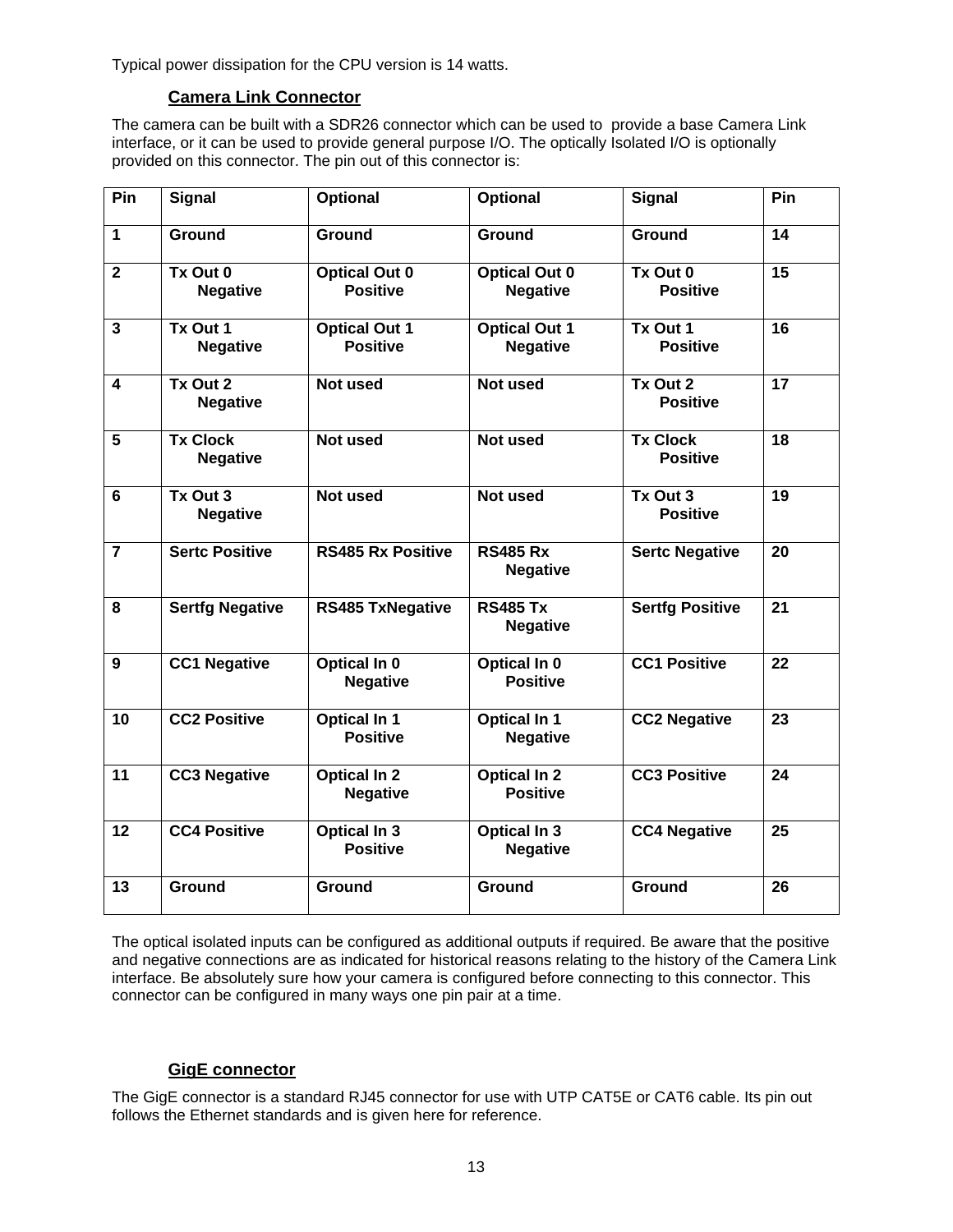| Pin            | Signal                         |
|----------------|--------------------------------|
| 1              | $A+$                           |
| $\overline{2}$ | А-                             |
| 3              | B+                             |
| 4              | $\overline{\text{c}_\text{+}}$ |
| 5              | C-                             |
| $6\phantom{a}$ | в-                             |
| $\overline{7}$ | D+                             |
| 8              | D-                             |

### **JTAG Connectors**

Inside the camera are JTAG connectors for connection to Xilinx and CPU JTAG controllers / cables. The JTAG connectors use two small connectors.The pin out of the JTAG connects is board dependent but follows the following table generally:

| Pin    | <b>FPGA Signal</b> | <b>CPU Signal</b> |
|--------|--------------------|-------------------|
| Ja-1   | Ground             | Ground            |
| Ja-2   | TDO                | TDO               |
| $Ja-3$ | TMS                | <b>TDI</b>        |
| $Ja-4$ | <b>NC</b>          | <b>RESET~</b>     |
| Jb-1   | Ground             | Ground            |
| $Jb-2$ | <b>TCK</b>         | <b>TCK</b>        |
| $Jb-3$ | TDI                | <b>TMS</b>        |
| $Jb-4$ | $+3.3$ Volts       | +3.3 Volts        |

The standard camera does not provide access to these connectors. Please contact the factory should you wish access to these connectors.

Note: Opening the camera case violates the warrantee of the camera.

# *CAMERA OPTIONS*

The Camera can be purchased with several different combinations of options. The standard configurations are Camera Link, GigE Vision, or Analog.

# *GIGE VISION INTERFACE*

The GigE interface provides TCP/IP access and GigE Vision access to the camera. GigE Vision standard 1.0 is supported by the camera.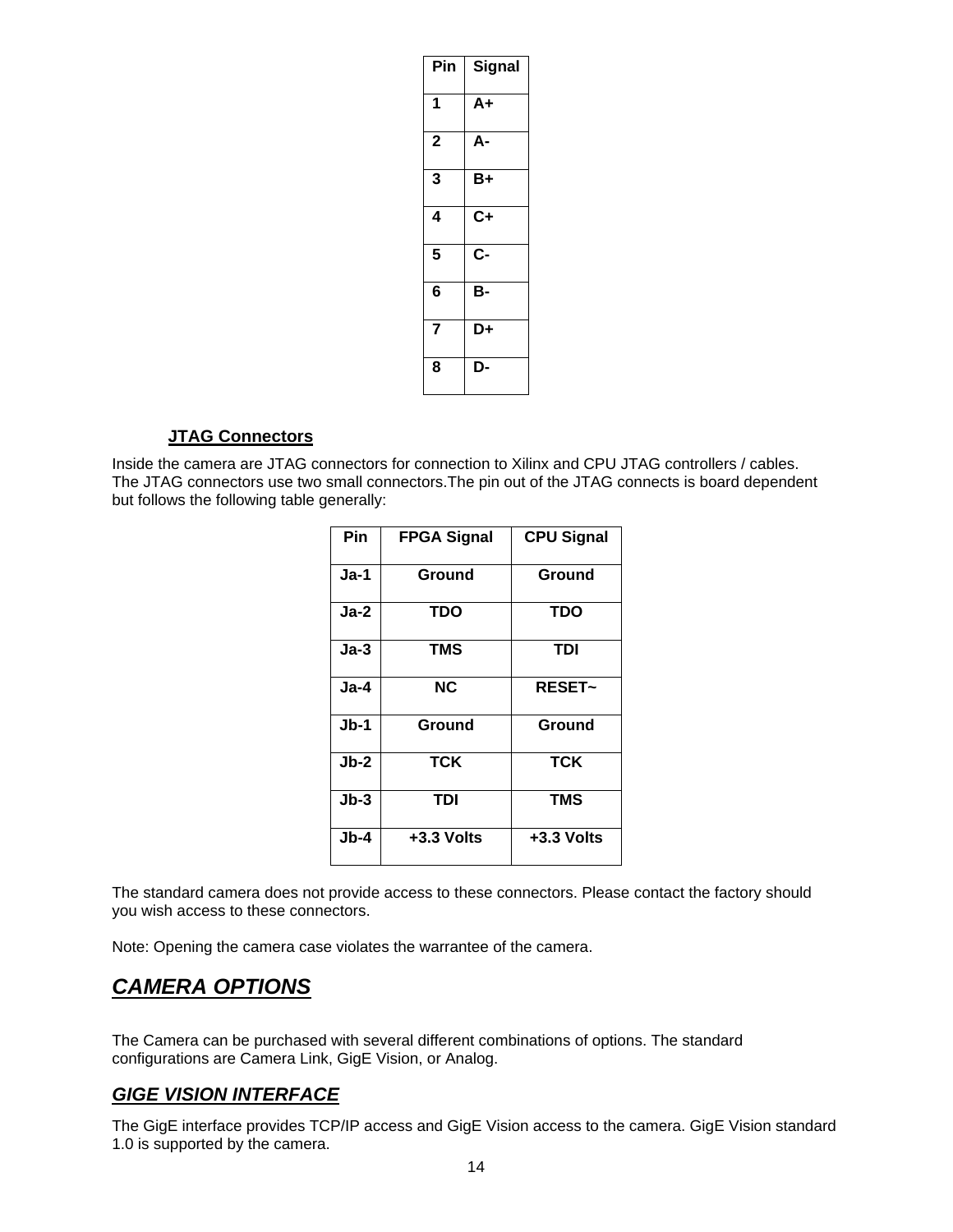### **Boot**

On power up the camera gets its IP number via three different schemes. If a static IP has been programmed the camera uses the value programmed. If the camera has DCHP enabled an IP address will be obtained for a responding DCHP server. If the DCHP server does not respond, or if DCHP is disabled the camera will use Auto IP. Once the camera has an IP address it will wait for a discovery broadcast by a GigE Vision server on its subnet.

### **Discovery**

The camera will respond to a discovery request as specified by the GigE Vision Standard. It is possible to bypass discovery and go directly to a command / control connection phase, if the camera is already known to a GigE server.

# **Command and Control Connections**

A GigE server can make a command and control connection to the camera. Access to the required GigE vision registers and to the Cell interface to the camera is provided via the GigE vision interface.

# **Streaming Connections**

The streaming interface supports a single channel of streaming data with packet sizes negotiable during connector, or with fixed packet sizes. In most applications it is not necessary to modify the packet size manually.

# **Events**

The GigE interface supports Events. The camera can provide a triggered event, or an arbitrary event if the camera is a smart camera (has a CPU board).

### **Triggering**

The camera may be triggered by hard wiring to the CC1, or opto input 0 interfaces. In addition the camera may be triggered via the GigE connection. Finally the camera may operate on an internal trigger generated by the CPU, or via the free running trigger option.

# *CAMERA LINK INTERFACE*

The camera provides a standard base camera link interface. The format of the interface is programmable 8, 10, 12, 14 or 16 bits per pixel one tap, or 8, 10 or 12 bits two taps. CC1 is used as the trigger interface, and the serial link defaults to 9600 baud, no parity, 8 bits and one stop bit.

### **Channel Link**

The channel link interface operates at 62.5 MHz typically, though this can be modified should the customer require.

### **Serial Link**

The serial link follows the camera link standard and supports up to 115,200 Baud. The serial link receivers and drivers can be built with RS485 compatible drivers and receivers. Note, these two pairs do not support multi drop operation, that is the drivers are always enabled.

# **CC1 to CC4 inputs**

The CC1 input is typically used for triggering, but all four of the inputs can be enabled as trigger sources should it be needed. These inputs can be used to signal the CPU in a smart camera application. Internally when these input change state a cell is sent to the sensor board to trigger a frame. The CC1 to CC4 inputs can be built with LVDS or RS485 drivers and receivers. In both cases direction and enable is provided, so these pins can implement bi-directional signaling, and true RS485 serial interfaces. Please contact the factory if you wish to use these pins as outputs.

# *ANALOG INTERFACE*

The analog interface provides a RS343 compatible output which can be programmed to output the captured monochrome (or Bayer Pattern Monochrome) image as a VCBS (1 volt composite sync) analog signal. The characteristics are programmable via register 0x0010 to 0x0017 of the I/O board.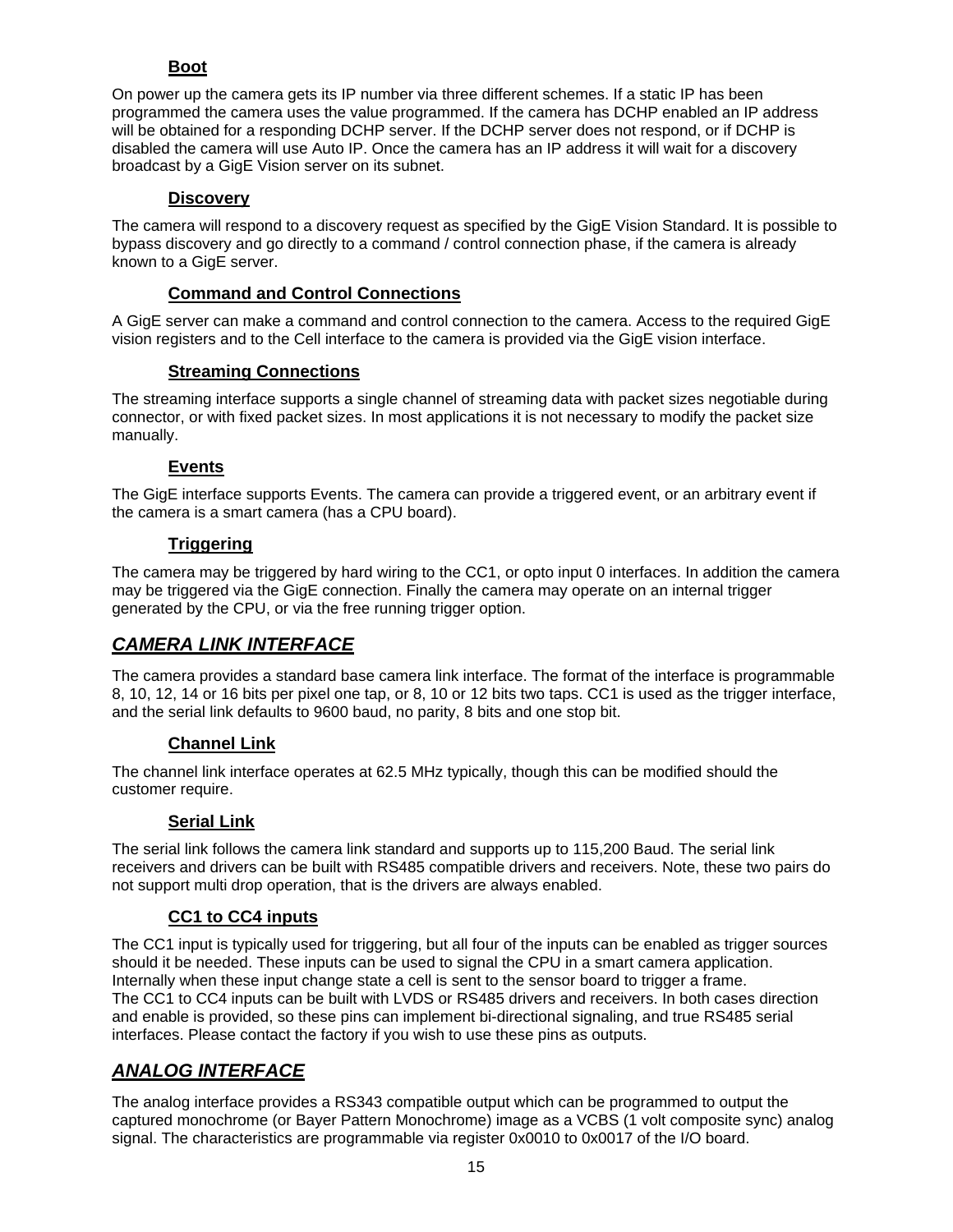# *SPECIAL INTERFACES*

Several special interfaces are provided.

### **Serial Interface**

The serial interface is present in all versions of the camera. When the camera is powered up the serial interface provides access to the command and control channel in the camera, via a byte serial encoding of command and control Cells.

### **Motor Controller Output**

The motor control outputs can be configured to drive DC motors directly, or provide a 50 Hz TTL PWM signal for use with servo motors. The pulse width is programmable from 1 to 2 msec in 256 steps.

### **Isolated input and outputs**

The isolated inputs and outputs are provided on the SDR26 interface connector and replace camera link signals. The four inputs on the CC1-CC4 signals can be configured as optically isolated outputs. The two dedicated outputs use the channel link signals so if they are ordered the channel link interface is not supported

# *SOFTWARE AND FIRMWARE*

Several software and firmware components are available to support the use of the camera.

# *FCCM PROGRAM*

The FCCM (Fast Camera Control Modular) program provides a direct interface to the Cell interface internal to the camera. The FCCM program uses the serial interface provided with the camera and accesses the serial interface using a camera link style serial interface DLL. The FCCM program uses a special mode of the I/O board FPGA so that it can send and receive cells on the internal serial channel of the camera.

| <b>Subsystem</b> | <b>Command</b>                      | <b>Function</b>                         |
|------------------|-------------------------------------|-----------------------------------------|
| fccm             | B                                   | <b>Load Com DLL</b>                     |
| fccm             | $\mathbf{C}$                        | <b>Send a Cell</b>                      |
| fccm             | F                                   | <b>Terminal Mode</b>                    |
| fccm             | $\mathbf{V}$                        | <b>Set Verbosity</b>                    |
| fccm             | $\mathsf{X}$                        | <b>Exit Program</b>                     |
| fccm             | $\overline{\mathbf{?}}$             | Help                                    |
| fccm             | Ţ                                   | Dos command                             |
| fccm             | <b>Timeout</b>                      | Set timeout in msec                     |
| sensor           | <b>Sensd</b>                        | <b>Dump Sensor Registers</b>            |
| sensor           | <b>Sensreg</b>                      | <b>Read or Write to Sensor Register</b> |
| sensor           | sspie <reg> [<value>]</value></reg> | <b>Erase Sensor SPI Flash</b>           |
| sensor           | <b>Sspipf</b>                       | <b>Program file to Sensor SPI</b>       |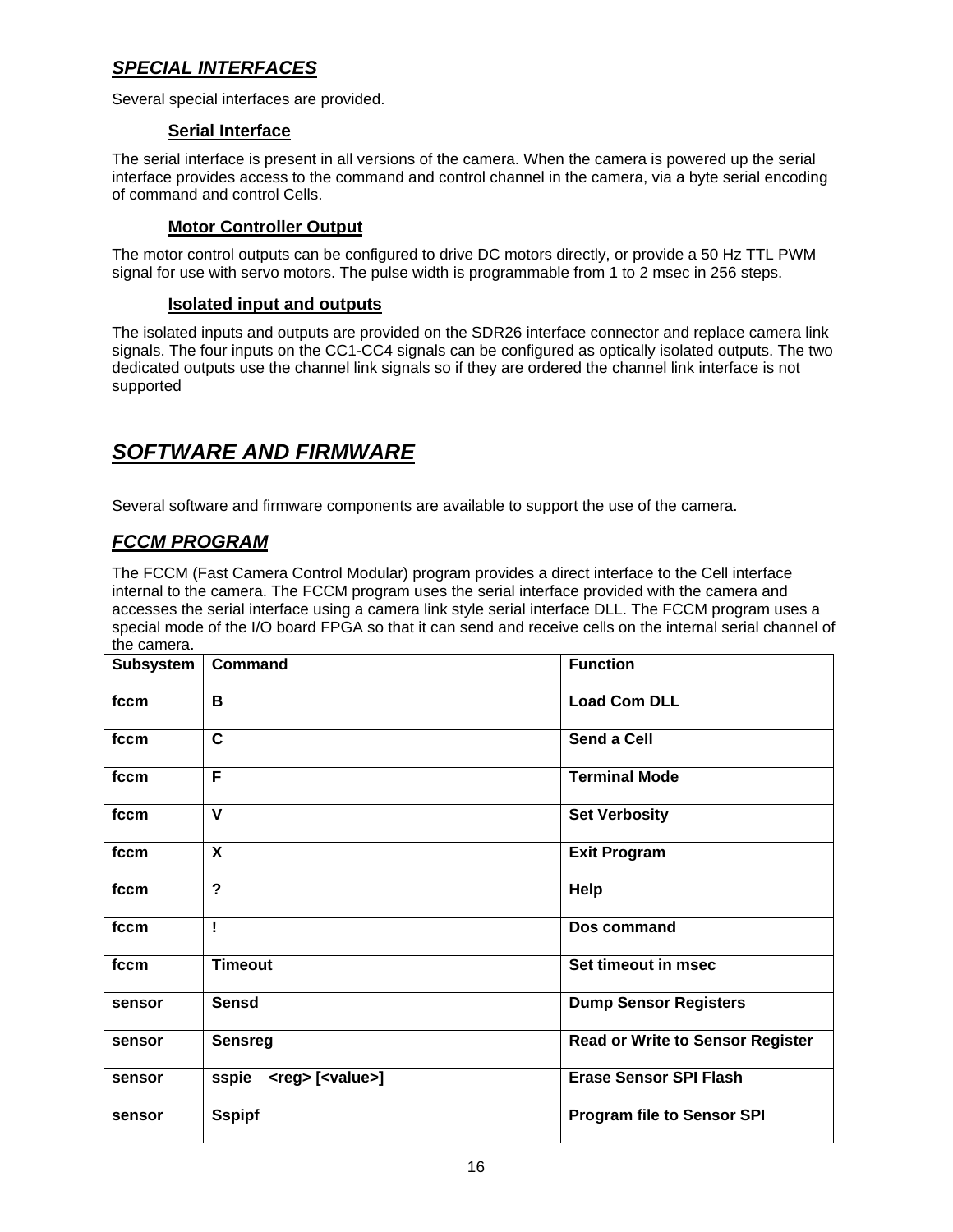| sensor | sspipm <list of="" values=""></list>                                       | Program manual data to Sensor<br><b>SPI</b> |
|--------|----------------------------------------------------------------------------|---------------------------------------------|
| sensor | <b>Sspid</b>                                                               | <b>Display Sensor SPI data</b>              |
| sensor | sspise <start address="" byte=""><end byte<br="">address&gt;</end></start> | <b>Sensor SPI Sector Erase</b>              |
| sensor | <b>Sspiid</b>                                                              | <b>Read Sensor SPI Id numbers</b>           |
| sensor | sspi2f                                                                     | <b>Output SPI contents to file</b>          |
| sensor | Ogtr                                                                       | <b>Offset Gain Table Read</b>               |
| sensor | Ogtw                                                                       | <b>Offset Gain Table Write</b>              |
| sensor | Ogtm                                                                       | <b>Offset Gain Table Manual</b>             |
| sensor | <b>Afeinit</b>                                                             | <b>Initialized AFE Registers</b>            |
| sensor | <b>Afew</b>                                                                | <b>Write to AFE register</b>                |
| sensor | Afer                                                                       | Display last written value AFE              |
| sensor | <b>Afem</b>                                                                | Set AFE debug mux                           |
| sensor | <b>Afed</b>                                                                | <b>Dump All AFE registers</b>               |
| sensor | <b>Afetp</b>                                                               | Turn On/off AFE Test pattern                |
| sensor | <b>Phoot</b>                                                               | Program register settings in SPI<br>flash   |
| sensor | ad5621 <5.0 to 15.0 float>                                                 | Set Subtrate voltage(Ad5621 DAC)            |
| sensor | resolution <n cols=""><n rows=""></n></n>                                  | <b>Set Sensor Resolution</b>                |
| sensor | <rising><falling><br/>v1t</falling></rising>                               | Set V1T edge delays                         |
| sensor | v2t<br><rising><falling></falling></rising>                                | Set V2T edge delays                         |
| sensor | v3t<br><rising><falling></falling></rising>                                | Set V3T edge delays                         |
| sensor | <rising><falling><br/>v4t</falling></rising>                               | Set V4T edge delays                         |
| sensor | v1b<br><rising><falling></falling></rising>                                | Set V1B edge delays                         |
| sensor | <rising><falling><br/>v2b</falling></rising>                               | Set V2B edge delays                         |
| sensor | <rising><falling><br/>v3b</falling></rising>                               | Set V3B edge delays                         |
| sensor | <rising><falling><br/>v4b</falling></rising>                               | Set V4B edge delays                         |
| sensor | <clocks><br/>Ip</clocks>                                                   | Set line period                             |
| sensor | <lines><br/>fp</lines>                                                     | Set frame period                            |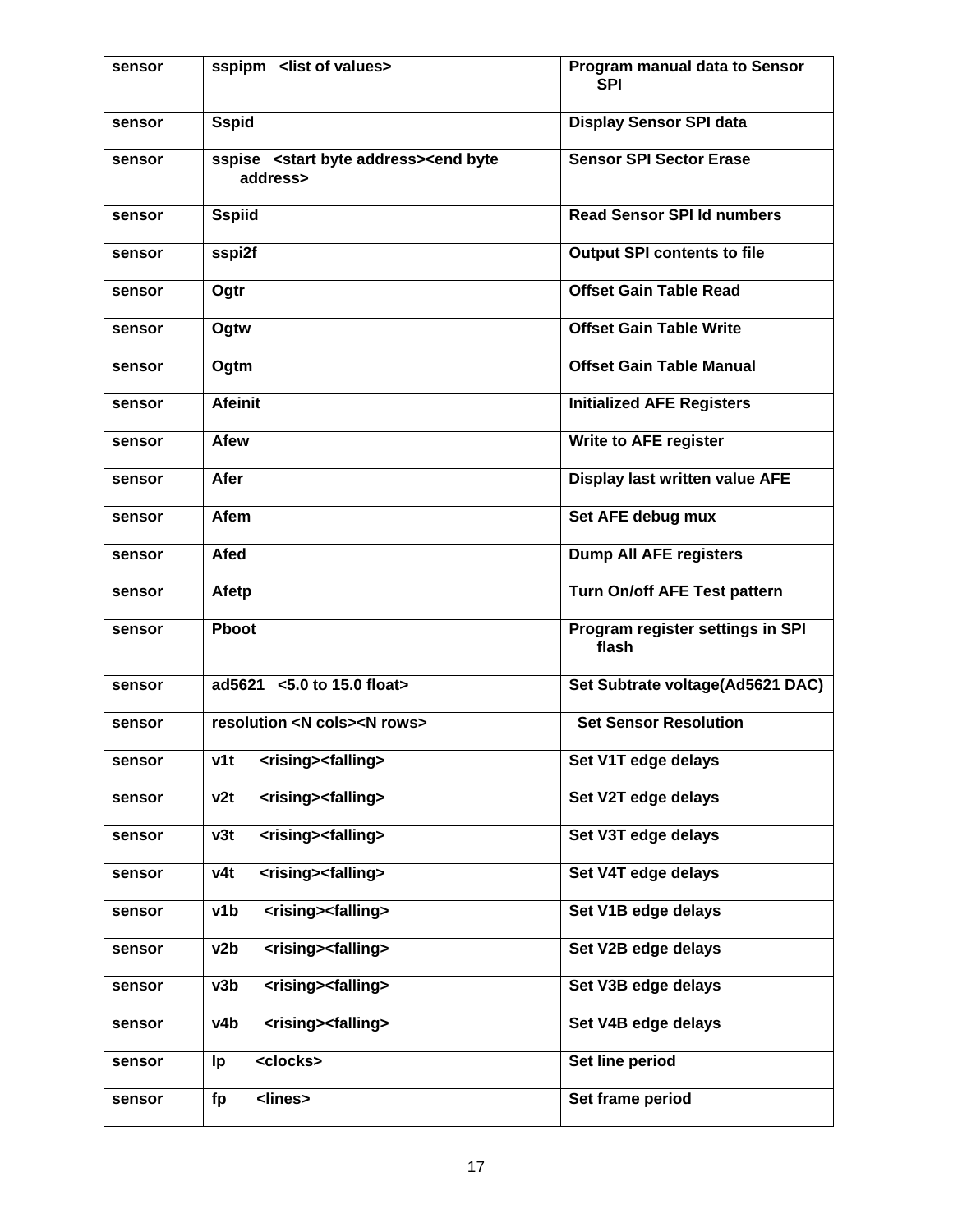| sensor | <lines><br/>exp</lines>                               | <b>Set Exposure</b>                |
|--------|-------------------------------------------------------|------------------------------------|
| sensor | 0=aligned to P6<br>mclk1                              | Set AFE1:MCLK delay                |
| sensor | 0=aligned to P6<br>mclk2                              | Set AFE2: MCLK delay               |
| sensor | <0=free run, 1=Single Edge, 2=Exp-<br>trig<br>level>  | <b>Set Trigger Mode</b>            |
| sensor | <0=Active low/falling 1=active<br>tpol<br>high/rising | <b>Set Trigger Polarity</b>        |
| sensor | <b>Tstat</b>                                          | <b>Show trigger status</b>         |
| sensor | Cds                                                   | <b>Set CDS Points</b>              |
| sensor | Avgdir                                                | Avg images on disk                 |
| sensor | <b>Mkgain</b>                                         | <b>Make Quadrant Gain Image</b>    |
| io     | lod                                                   | <b>Dump IO Registers</b>           |
| io     | loreg                                                 | <b>Read/Write IO Registers</b>     |
| io     | <b>Ispie</b>                                          | Erase I/O SPI Flash                |
| io     | <b>Ispipf</b>                                         | Program file to I/O SPI            |
| io     | <b>Ispipm</b>                                         | Program manual data to I/O SPI     |
| io     | <b>Ispid</b>                                          | Display I/O SPI data               |
| io     | <b>Ispise</b>                                         | I/O SPI Sector Erase               |
| io     | <b>Ispiid</b>                                         | Read I/O SPI Id numbers            |
| io     | <b>Ispiws</b>                                         | Write the NOV status bits          |
| shell  | Help                                                  | <b>Get Help</b>                    |
| shell  | <b>History</b>                                        | <b>Display/use command history</b> |

# *COMMAND AND CONTROL CELLS*

The command and control channel in the camera uses a 'Cell' based command and control protocol. A 'Cell' is defined to be a header followed by from 1 to 16 words of payload data. The follow 'rules' define the format of the cells:

- 1. All frame cells will contain 16 pixels(16 bit) unless it's the last cell of a frame.
- 2. When the video or command and control channels are idle, a framing pattern is. The idle pattern for the video channel is 16'hA5A5. The idle pattern for the command and control channel is 16'hA55A. The idle pattern is sent between cells. At least one idle word is sent between every cell.
- 3. The first 16-bit word of each cell will be a header word and will contain the following fields: Reserved (Rsvd[3:0]), Destination Device Address (DDA[3:0]), Cell Type (CT[3:0]), and a Length (L[3:0]). The format of the header[15:0] is as follows: {Rsvd[3:0], DDA[3:0], CT[3:0], L[3:0]}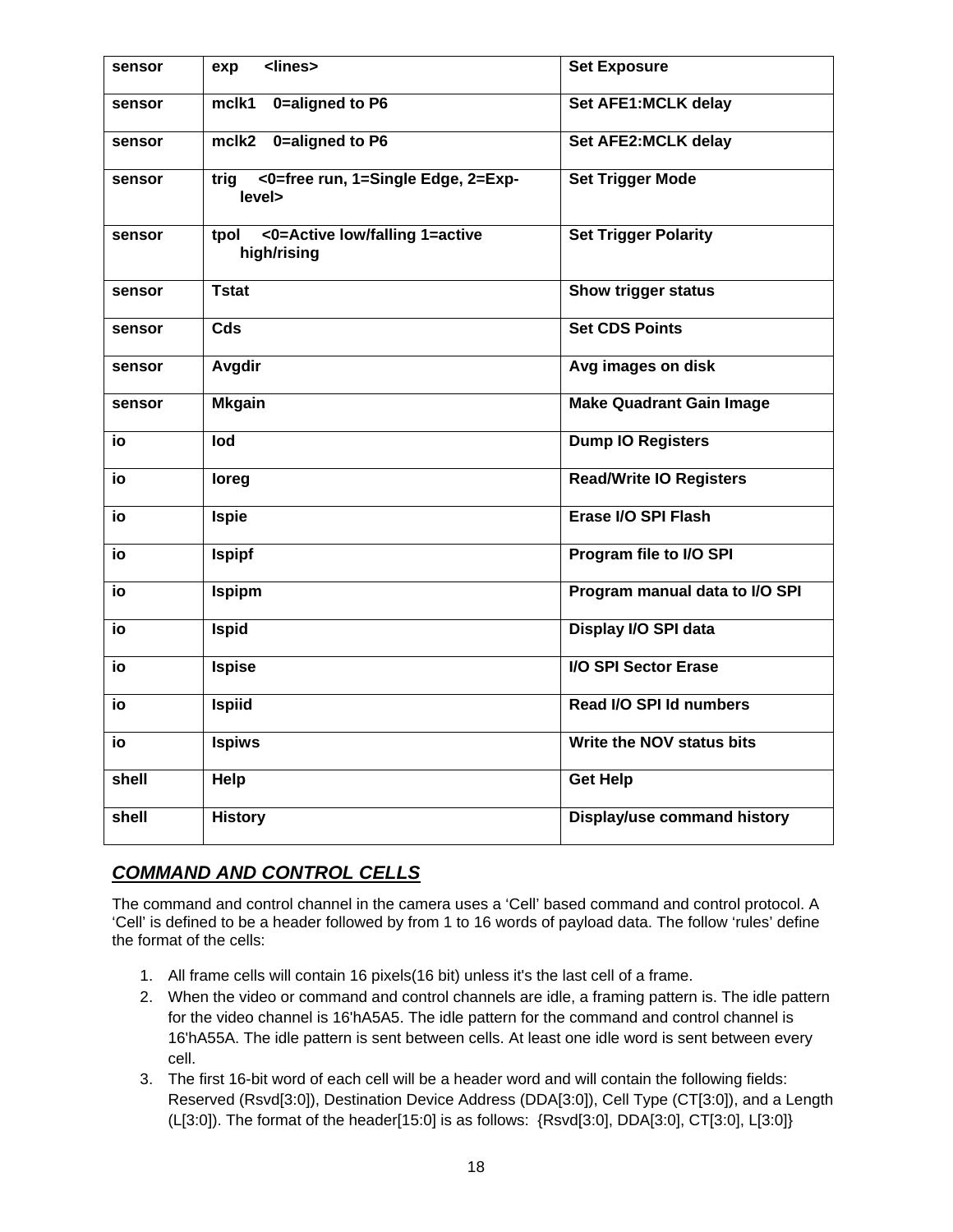- 4. The reserved field (Rsvd[3:0]) of the header will must contain a value of zero. This value is used to detect the header after a sequence of idle words.
- 5. The destination device address field (DDA[3:0]) of the header can contain the following values  $0x0 ==$  Sensor\_FPGA,  $0x1 ==$  CPU\_FPGA,  $0x2 ==$  NXP CPU,  $0x3 ==$  IO\_FPGA,  $0x4 ==$  Serial interface on the I/O board. All other destination device address's are reserved and will be routed to the CPU (if present). The destination address is not used by the video channel.
- 6. The cell type field (CT[3:0]) of the header can contain the following values:  $0x1 == TOF$  Frame Cell,  $0x2 == INT$  Frame Cell,  $0x3 == EOF$  Frame Cell,  $0x4 == SOL$  Frame Cell,  $0x5 == EOL$ Frame Cell,  $0x6 == Write Cell,  $0x7 == Read Cell,  $0x8 == Read$  Response Cell,  $0x9 == Write$$$ Offset-Gain Table Cell, 0xA == Read Offset-Gain Table Cell, 0xB == Read Response Offset-Gain Table Cell. All other values are reserved and will be routed to the NXP CPU.
- 7. The length field (L[3:0]) denotes the length of the payload, excluding the header word, minus one. A length of zero means one payload word, and so on up to 15 which means 16 payload words.
- 8. The maximum cell length will be 17 words, which will contain one header word and 16 payload words.
- 9. Each cell type will contain a unique payload format.
	- a. TOF (Top of Frame) Cell Format: Frame Cell Format: WORD0: header[15:0] WORD1: frame sequence number[15:0] WORD2: Timer [15:0] WORD3: Timer [31:16]
	- b. Other Frame Cell Format: WORD0: header[15:0]

WORDN: pixel[15:0]

…

- c. Write Cell Format: WORD0: header[15:0] WORD1: local\_write\_address[15:0] WORD2: local\_write\_data[15:0]
- d. Read Cell Format: WORD0: header[15:0] WORD1: local\_read\_address[15:0] WORD2: {reserved[11:0], return\_device\_address[3:0]}
- e. Read Response Cell: WORD0: header[15:0] WORD1: {reserved[11:0], responder\_device\_address[3:0]} WORD2: local\_read\_address[15:0] WORD3: read\_data[15:0]
- f. Write Offset-Gain Table Cell Format: WORD0: header[15:0] (6 Pix, MAX) WORD1: 2'd0, start\_line\_num[10:0] //MAX is 1706 WORD2: 2'd0, start\_pix\_num[10:0] //MAX is 1264 WORD3: 2'd0, pix0\_offset[13:0] WORD4: 2'd0, pix0\_gain[13:0] WORD5: 2'd0, pix1\_offset[13:0] WORD6: 2'd0, pix1\_gain[13:0] WORD7: 2'd0, pix2\_offset[13:0] WORD8: 2'd0, pix2\_gain[13:0] WORD9: 2'd0, pix3\_offset[13:0] WORDA: 2'd0, pix3\_gain[13:0] WORDB: 2'd0, pix4\_offset[13:0] WORDC: 2'd0, pix4\_gain[13:0]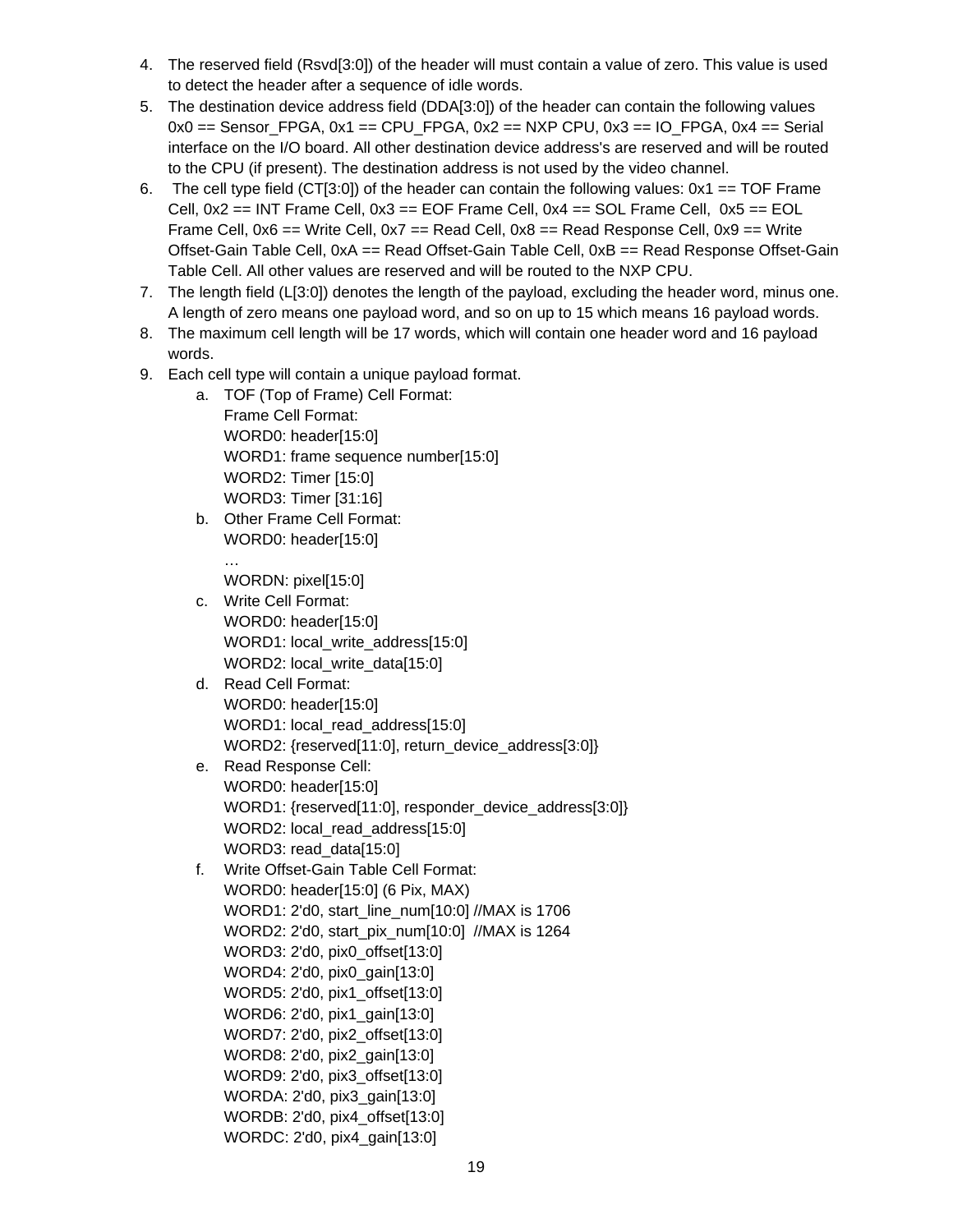WORDD: 2'd0, pix5\_offset[13:0] WORDE: 2'd0, pix5\_gain[13:0]

- g. Read Offset-Gain Table Cell Format: WORD0: header[15:0] (6 Pix, MAX) WORD1: 2'd0, start\_line\_num[10:0] //MAX is 1706 WORD2: 2'd0, start\_pix\_num[10:0] //MAX is 1264 WORD3: {reserved[8:0], burst\_size[2:0], return\_device\_address[3:0]} h. Read Response Offset-Gain Table Cell Format: WORD0: header[15:0] (6 Pix, MAX) WORD1: {reserved[11:0], responder\_device\_address[3:0]} WORD2: 2'd0, start\_line\_num[10:0] WORD3: 2'd0, start\_pix\_num[10:0] WORD4: 2'd0, pix0\_offset[13:0] WORD5: 2'd0, pix0\_gain[13:0]
	- WORD6: 2'd0, pix1\_offset[13:0] WORD7: 2'd0, pix1\_gain[13:0] WORD8: 2'd0, pix2\_offset[13:0] WORD9: 2'd0, pix2\_gain[13:0] WORDA: 2'd0, pix3\_offset[13:0] WORDB: 2'd0, pix3\_gain[13:0]
		- WORDC: 2'd0, pix4\_offset[13:0]
		- WORDD: 2'd0, pix4\_gain[13:0]
		- WORDE: 2'd0, pix5\_offset[13:0]
	- WORDF: 2'd0, pix5\_gain[13:0]
- 10. In order to synchronize both ends of the command and control channel, all cells are transmitted with at least one idle word between them. The receive FSM (Finite State Machine) should wait in idle for at least one idle to cell transition. Presumably if a loss of synchronization occurs, resynchronization will be accomplished in short order.

Note: On the CPU board Frame Cells are routed via a register setting. The register setting values are:  $0x0 ==$  frames are forwarded to the IO,  $0x1 ==$  frames are forwarded to the CPU && IO,  $0x2 ==$  frames are forwarded to the CPU (Vi\_d) and the frames from the CPU (Vo\_d) are forwarded to the IO. The CSR word is at address 0x0000 of the CPU FPGA.

# *SENSOR BOARD*

The following registers are supported by the sensor board FPGA. The registers are programmed by Cell messages or by the power up initialization script recorded in the SPI flash.

| <b>REGISTER</b> | R/W/RO | <b>BITS</b> | <b>Function</b>                      |
|-----------------|--------|-------------|--------------------------------------|
| 0x0000          | R/W    | [0]         | <b>Trigger Enable</b>                |
| 0x0000          | R/W    | [1]         | Trigger camera if written with a one |
| 0x0000          | R/W    | [15:2]      | AD5621 data                          |
| 0x0001          | R/W    | [3:0]       | <b>AFE1 Channel</b>                  |
| 0x0001          | R/W    | [11:4]      | <b>AFE1 Address</b>                  |
| 0x0001          | R/W    | [14:11]     |                                      |
| 0X0001          | R/W    | $[15]$      | <b>AFE1 Write Enable</b>             |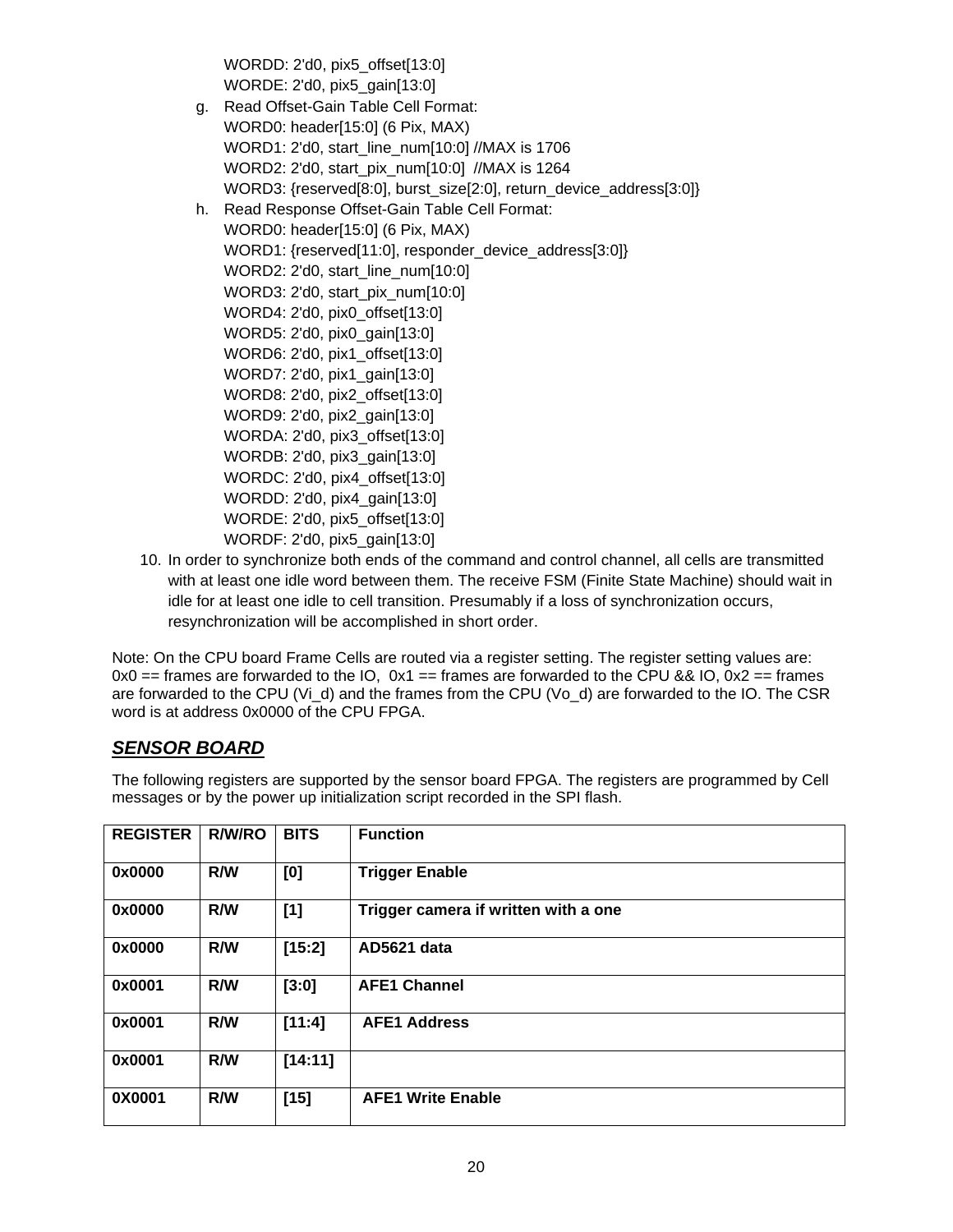| 0X0002 | R/W | [11:0]  | <b>AFE1 Data</b>                    |
|--------|-----|---------|-------------------------------------|
| 0x0002 | R/W | [15:12] |                                     |
| 0x0003 | R/W | [3:0]   | <b>AFE2 Channel</b>                 |
| 0x0003 | R/W | [11:4]  | <b>AFE2 Address</b>                 |
| 0x0003 | R/W | [14:12] | <b>Write Enable</b>                 |
| 0x0003 | R/W | $[15]$  | <b>AFE2 Write Enable</b>            |
| 0x0004 | R/W | [11:0]  | Reg[1].[11-0] AFE2 Data             |
| 0x0004 | R/W | [15:12] | <b>Debug Mux Control</b>            |
| 0x0005 | R/W | [1:0]   | <b>CCD Readout Mode</b>             |
| 0x0005 | R/W | [7:4]   | <b>Horizontal Shift</b>             |
| 0x0005 | R/W | [15:8]  |                                     |
| 0x0006 | R/W | [15:0]  | <b>Sensor ROI Horizontal Start</b>  |
| 0x0007 | R/W | [15:0]  | <b>Sensor ROI Horizontal End</b>    |
| 0x0008 | R/W | [15:0]  | <b>Sensor ROI Vertical Start</b>    |
| 0x0009 | R/W | [15:0]  | <b>ROI Vertical End</b>             |
| 0x000A | R/W | [3:0]   | <b>Correction Gain Shift Factor</b> |
| 0x000A | R/W | [7:4]   |                                     |
| 0x000A | R/W | [8]     | <b>Enable Gain Correction</b>       |
| 0x000A | R/W | [11:9]  |                                     |
| 0x000A | R/W | $[12]$  | <b>Enable Offset Correction</b>     |
| 0x000B | R/W | [0]     | <b>Enable CCD Driver Power</b>      |
| 0x000B | R/W | [1]     | Load AD5621 Enable                  |
| 0x000B | R/W | $[2]$   | <b>CCD State machine enable</b>     |
| 0x000B | R/W | $[3]$   | <b>CCD Test Pattern Enable</b>      |
| 0x000B | R/W | [4]     | <b>Enable AFE1 test patter</b>      |
| 0x000B | R/W | [9:5]   |                                     |
| 0x000B | R/W | [14:10] | <b>Pixel Write Delay</b>            |
| 0x000B | R/W | $[15]$  |                                     |
| 0x000C | R/W | [15:0]  | <b>Line Gap Count</b>               |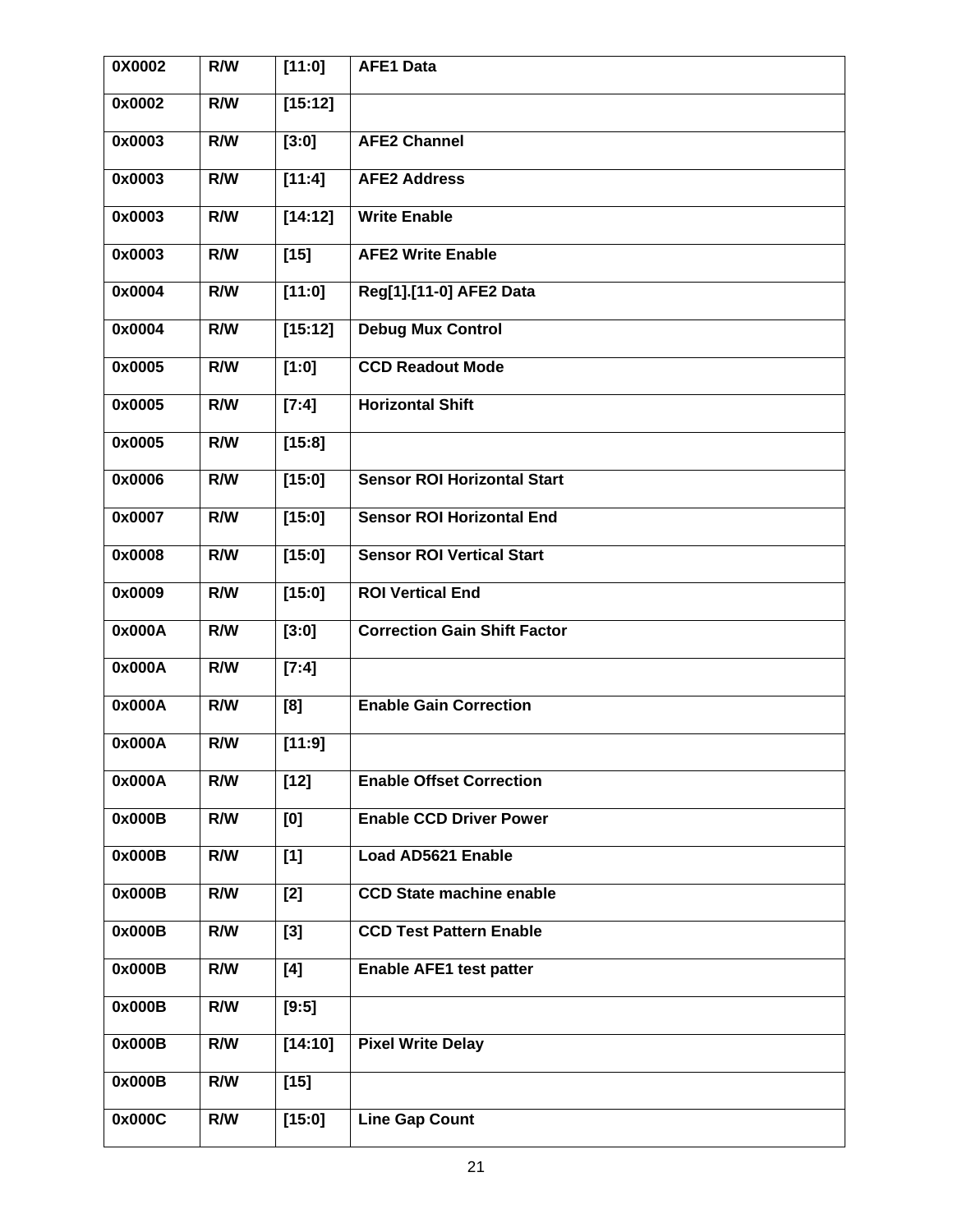| 0x000D | R/W       | [15:0]   | <b>SPI Flash Chip Enable</b>           |
|--------|-----------|----------|----------------------------------------|
| 0x000E | R/W       | [15:0]   | <b>SPI Flash Even bytes</b>            |
| 0x000F | R/W       | $[15:0]$ | <b>SPI Flash Odd bytes</b>             |
| 0x0010 | <b>RO</b> | [3:0]    | <b>CCD State machine state</b>         |
| 0x0010 | <b>RO</b> | [4]      | <b>AFE2 VD</b>                         |
| 0x0010 | <b>RO</b> | [5]      | <b>AFE1 VD</b>                         |
| 0x0010 | <b>RO</b> | [6]      | <b>AFE2 HD</b>                         |
| 0x0010 | <b>RO</b> | $[7]$    | AFE1 HD                                |
| 0x0010 | <b>RO</b> | [15:8]   |                                        |
| 0x0017 | R/W       | [15:0]   | <b>Line Period in pixel clocks</b>     |
| 0x0018 | R/W       | [15:0]   | <b>Frame Period in lines</b>           |
| 0x0019 | R/W       | [15:0]   | <b>Exposure in lines</b>               |
| 0x001A | R/W       | [1:0]    | Reg [26].[1-0] AFE1 MCLKA Phase        |
| 0x001A | R/W       | [3:2]    | Reg[26].[3-2] AFE2 MCLKA Phase         |
| 0x001A | R/W       | [5:4]    | Reg[26].[5-4] Trigger Mode             |
| 0x001A | R/W       | [6]      | Reg[26].[6] Use VSUB Shutter Enable    |
| 0x001A | R/W       | $[7]$    | Reg[26].[7] Trigger Active High Enable |
| 0x001A | R/W       | [8]      | Reg[26].[8] CC1 Trigger Enable         |
| 0x001A | R/W       | $[9]$    | Reg[26].[9] CC2 Trigger Enable         |
| 0x001A | R/W       | $[10]$   | Reg[26].[10] CC3 Trigger Enable        |
| 0x001A | R/W       | $[11]$   | Reg[26].[11] CC4 Trigger Enable        |
| 0x001A | R/W       | [15:12]  |                                        |
| 0x001B | R/W       | [3:0]    | <b>V1T Rising Edge Delay</b>           |
| 0x001B | R/W       | [7:4]    | <b>V1T Falling Edge Delay</b>          |
| 0x001B | R/W       | [11:8]   | <b>V2T Rising Edge Delay</b>           |
| 0x001B | R/W       | [15:12]  | <b>V2T Falling Edge Delay</b>          |
| 0x001C | R/W       | [3:0]    | <b>V3T Rising Edge Delay</b>           |
| 0x001C | R/W       | [7:4]    | <b>V3T Falling Edge Delay</b>          |
| 0x001C | R/W       | [11:8]   | <b>V4T Rising Edge Delay</b>           |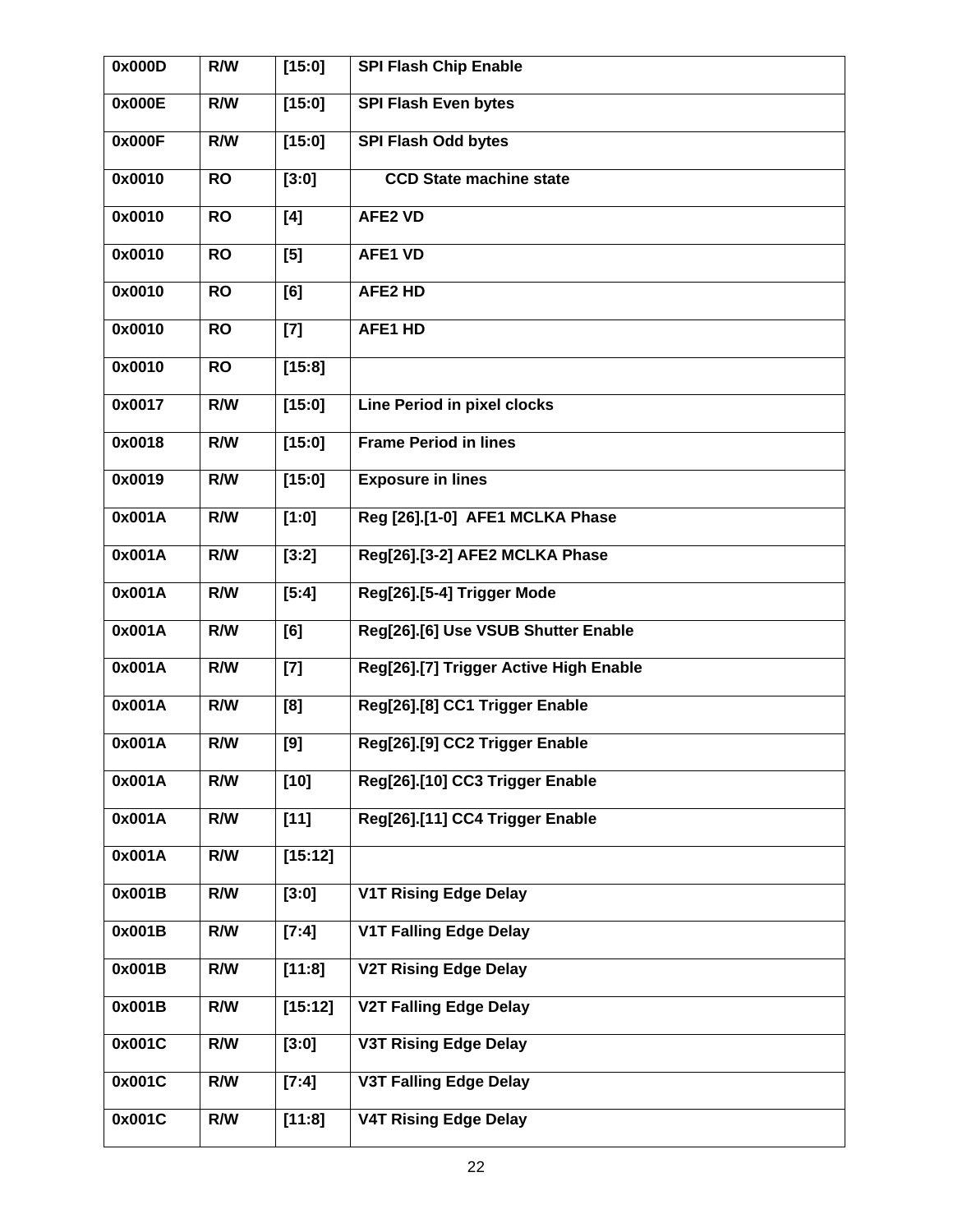| 0x001C | R/W       | [15:12] | <b>V4T Falling Edge Delay</b> |
|--------|-----------|---------|-------------------------------|
| 0x001D | R/W       | [3:0]   | <b>V1B Rising Edge Delay</b>  |
| 0x001D | R/W       | [7:4]   | <b>V1B Falling Edge Delay</b> |
| 0x001D | R/W       | [11:8]  | <b>V2B Rising Edge Delay</b>  |
| 0x001D | R/W       | [15:12] | <b>V2B Falling Edge Delay</b> |
| 0x001E | R/W       | [3:0]   | <b>V3B Rising Edge Delay</b>  |
| 0x001E | R/W       | [7:4]   | <b>V3B Falling Edge Delay</b> |
| 0x001E | R/W       | [11:8]  | <b>V4B Rising Edge Delay</b>  |
| 0x001E | R/W       | [15:12] | <b>V4B Falling Edge Delay</b> |
| 0x001F | R/W       | [0]     | <b>CC1 State</b>              |
| 0x001F | R/W       | [1]     | <b>CC2 State</b>              |
| 0x001F | R/W       | $[2]$   | <b>CC3 State</b>              |
| 0x001F | R/W       | $[3]$   | <b>CC4 State</b>              |
| 0x001F | R/W       | [4]     | <b>CC1 Changed</b>            |
| 0x001F | R/W       | [5]     | <b>CC2 Changed</b>            |
| 0x001F | R/W       | [6]     | <b>CC3 Changed</b>            |
| 0x001F | R/W       | $[7]$   | <b>CC4 Changed</b>            |
| 0x001F | R/W       | [15:8]  |                               |
| 0x0020 | <b>RO</b> | [15:0]  | <b>AFE1 DCLK Frequency</b>    |
| 0x0021 | <b>RO</b> | [15:0]  | <b>AFE2 DCLK Frequency</b>    |
| 0x0022 | <b>RO</b> | [15:0]  | <b>AFE1 CCLK Frequency</b>    |
| 0x0023 | <b>RO</b> | [15:0]  | <b>AFE2 CCLK Frequency</b>    |
| 0x0024 | <b>RO</b> | [15:0]  | <b>Frame Counter</b>          |
| 0x0025 | <b>RO</b> | [15:0]  | usec Timer Low                |
| 0x0026 | <b>RO</b> | [15:0]  | usec Timer high               |
| 0x0027 | <b>RO</b> | [15:0]  | usec at last frame low        |
| 0x0028 | <b>RO</b> | [15:0]  | usec at last frame high       |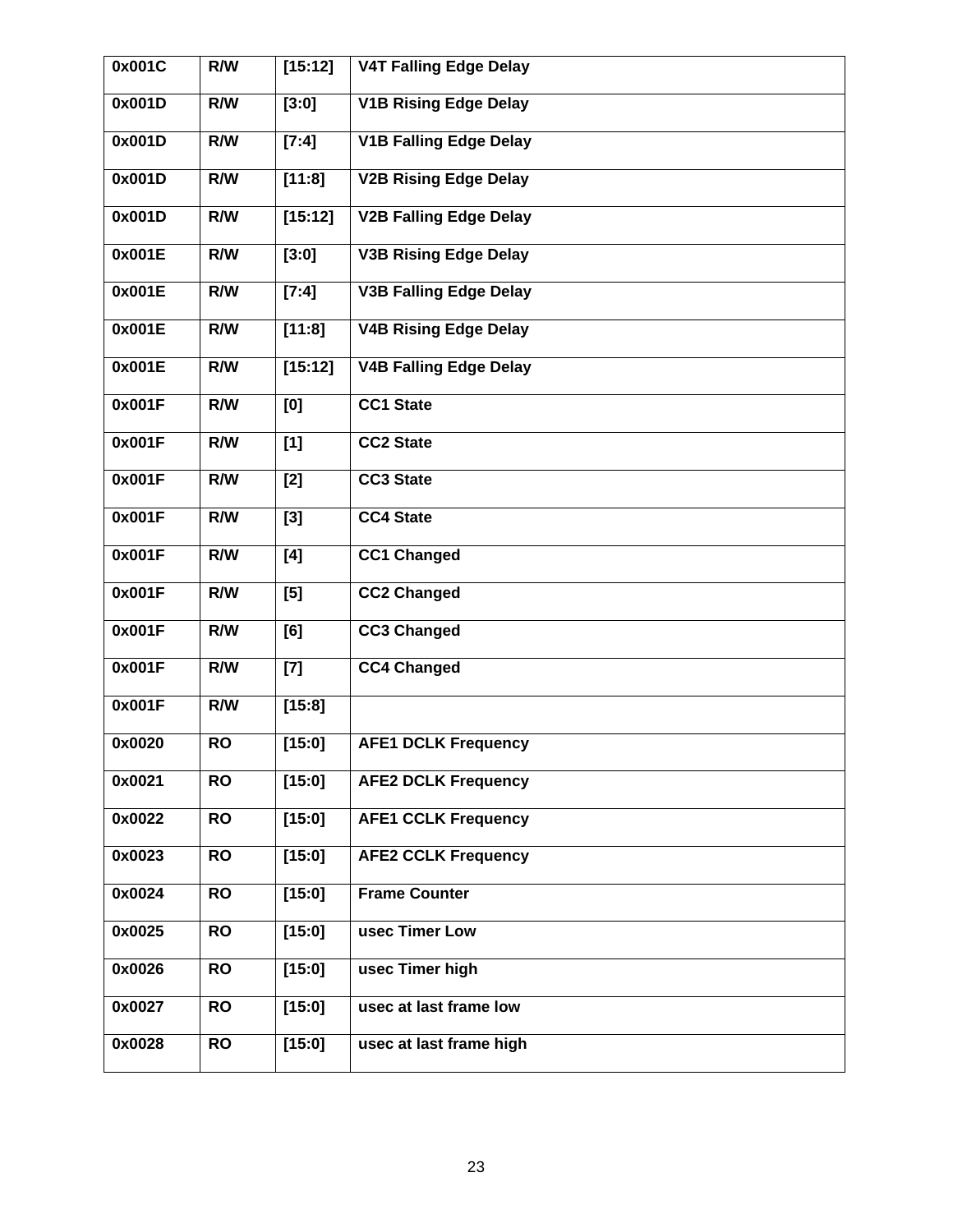# *CPU BOARD*

### *XIO REGISTERS*

The following registers are in the XIO space of the CPU on the CPU board. The can be read or written by dereferencing points to the XIO base address plus the register offset. The interface is 16 bits.

| Register | R/W/RO    | <b>Bits</b> | <b>Function</b>                                                                                           |
|----------|-----------|-------------|-----------------------------------------------------------------------------------------------------------|
| 0x0000   | R/W       | [1:0]       | <b>Frame Cell routing</b>                                                                                 |
|          |           |             | Frame Cells are routed via a CSR setting.                                                                 |
|          |           |             | $0x0 ==$ frames are forwarded to the IO                                                                   |
|          |           |             | $0x1 ==$ frames are forwarded to the CPU && IO                                                            |
|          |           |             | $0x2 ==$ frames are forwarded to the CPU (Vi_d) and the frames                                            |
| 0x0000   | R/W       |             | from the CPU (Vo_d) are forwarded to the IO.<br>not used                                                  |
|          |           | [15:2]      |                                                                                                           |
| 0x0001   | R/W       | [15:0]      | Bits[15:0] vdi_gap_csr Sets the speed that the FPGA can send<br>FGPI messages larger numbers mean slower. |
| 0x0002   | R/W       | [0]         | <b>Bits[0] Send single frame</b>                                                                          |
| 0x0002   | R/W       | [1]         | <b>Bits[1] Continous frame</b>                                                                            |
| 0x0002   | R/W       | [15:2]      | <b>Not used</b>                                                                                           |
| 0x0003   | R/W       | [10:0]      | Start pixel number                                                                                        |
| 0x0003   | R/W       | [15:11]     | not used                                                                                                  |
| 0x0004   | R/W       | [10:0]      | <b>End pixel number</b>                                                                                   |
| 0x0004   | R/W       | [15:11]     | not used                                                                                                  |
| 0x0005   | R/W       | [10:0]      | <b>Start line number</b>                                                                                  |
| 0x0005   | R/W       | [15:11]     | not used                                                                                                  |
| 0x0006   | R/W       | [10:0]      | <b>End line number</b>                                                                                    |
| 0x0006   | R/W       | [15:11]     | not used                                                                                                  |
| 0x0007   | R/W       | $[15]$      | c3_p0_cmd_en Command field contains a memory command                                                      |
| 0x0007   | R/W       | [14:12]     | c3_p0_cmd_instr Memory Command                                                                            |
| 0x0007   | R/W       | [11:6]      | c3_p0_cmd_bl burst length                                                                                 |
| 0x0007   | R/W       | [5]         | c3_p0_wr_en Command is a write                                                                            |
| 0x0007   | R/W       | [4:1]       | c3_p0_wr_mask Byte line write enables                                                                     |
| 0x0007   | R/W       | [0]         | c3_p0_rd_en Command is a read                                                                             |
| 0x0008   | R/W       | [15:0]      | MemoryWriteData[31:16]                                                                                    |
| 0x0009   | R/W       | [15:0]      | MemoryWriteData[15:0]                                                                                     |
| 0x000A   | R/W       | [15:14]     | temp_addr                                                                                                 |
| 0x000A   | R/W       | [13:0]      | Memory Address for the command c3_p0_cmd_byte_addr[29:16]                                                 |
| 0x000B   | R/W       | [15:0]      | Memory Address for the command c3_p0_cmd_byte_addr[15:0]                                                  |
| 0x000C   | <b>RO</b> | [15:0]      | Reads 0xAAAA;                                                                                             |
| 0x000D   | <b>RO</b> | [15:0]      | Reads 0x55555;                                                                                            |
| 0x000E   | <b>RO</b> | [15:10]     | Zero                                                                                                      |
|          |           |             |                                                                                                           |
| 0x000E   | <b>RO</b> | [9]         | c3_p0_cmd_empty Memory Controller Command FIFO empty                                                      |
| 0x000E   | <b>RO</b> | [8]         | c3_p0_cmd_full Memory Controller Command FIFO full                                                        |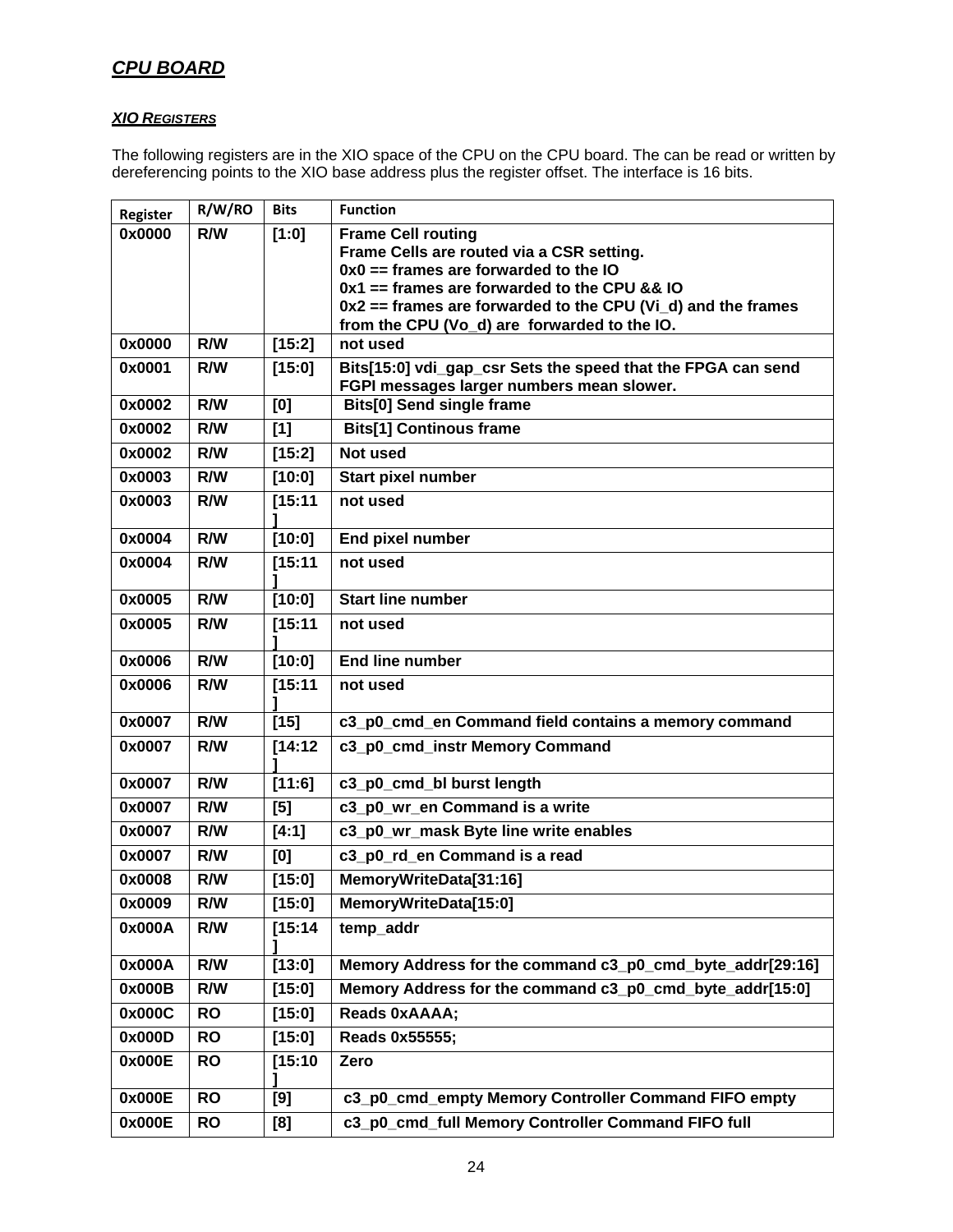| 0x000E           | <b>RO</b>              | $[7]$            | c3 p0 wr full Memory Controller Write Data FIFO full                                                                                                   |
|------------------|------------------------|------------------|--------------------------------------------------------------------------------------------------------------------------------------------------------|
| 0x000E           | <b>RO</b>              | [6]              | c3_p0_wr_empty Memory Controller Write Data FIFO empty                                                                                                 |
| 0x000E           | <b>RO</b>              | [5]              | c3 p0 wr underrun Memory Controller Write Data was not<br>available when the write command ran                                                         |
| 0x000E           | <b>RO</b>              | [4]              | c3 p0 wr error Memory Controller Write Error Flag                                                                                                      |
| 0x000E           | <b>RO</b>              | $[3]$            | c3_p0_rd_full Memory Controller Read Data FIFO Full                                                                                                    |
| 0x000E           | <b>RO</b>              | [2]              | c3_p0_rd_empty Memory Controller Read Data FIFO Empty                                                                                                  |
| 0x000E           | <b>RO</b>              | [1]              | c3_p0_rd_overflow Memory Controller Read Data overflowed                                                                                               |
| 0x000E           | <b>RO</b>              | [0]              | c3_p0_rd_error Memory Controller Read Error Flag                                                                                                       |
| 0x000F           | <b>RO</b>              | [15:14]          | Zero                                                                                                                                                   |
| 0x000F           | <b>RO</b>              | [13:7]           | c3_p0_wr_count Write FIFO count                                                                                                                        |
| 0x000F           | <b>RO</b>              | [6:0]            | c3_p0_rd_count Read FIFO count                                                                                                                         |
| 0x0010           | <b>RO</b>              | [15:0]           | MemoryReadData[31:16]                                                                                                                                  |
| 0x0011           | <b>RO</b>              | [15:0]           | MemoryReadData[15:0]                                                                                                                                   |
| 0x0012           | <b>RO</b>              | [15:0]           | line in frame[15:0]                                                                                                                                    |
| 0x0013           | <b>RO</b>              | [15:0]           | pixels in frame[11:0]                                                                                                                                  |
| 0x0014           | R/W                    | [15:3]           | not used                                                                                                                                               |
| 0x0014           | R/W                    | [2]              | Interrupt Mask Default 1 at power-up. When 0 FIFO not empty will<br>generate IRQ(level) on PCI_REQ_B_B                                                 |
| 0x0014           | R/W                    | [1]              | ClearUntilNextHeader Writing a '1' to this bit will move the next<br>message to start of FIFO. Will auto reset to 0                                    |
| 0x0014           | R/W                    | [0]              | Clear FIFO Writing a '1' to this bit will empty/reset FIFO. Will auto<br>reset to 0                                                                    |
| 0x0015           | R/W                    | [15:1]           | not used                                                                                                                                               |
|                  | R/W                    |                  | FIFO read enable Writing a '1' to this bit will move the next word                                                                                     |
| 0x0015           |                        | [0]              | to start of FIFO. Will auto reset to 0. FIFO must be popped first                                                                                      |
| 0x0016           | <b>RO</b>              | $[15]$           | before read<br>DataReady Indicates more 1 or more messages available in FIFO                                                                           |
| 0x0016           | <b>RO</b>              | $[14]$           | <b>Overrun Indicates buffer overrun</b>                                                                                                                |
| 0x0016           | <b>RO</b>              | $[13]$           | MessageHeader Indicates if next word in Fifo is a<br>MessageHeader                                                                                     |
| 0x0016           | <b>RO</b>              | [12:8]           | Number of msgs in Fifo Actual number of msgs in FIFO, max is<br>31 if word count > 31, count is set to 31                                              |
| 0x0016           | <b>RO</b>              | [7:0]            | Number of 16-bit words in Fifo Actual number of 16-bit words in<br>FIFO, max is 255 if word count > 255, count is set to 255                           |
| 0x0017           | <b>RO</b>              | [15:0]           | sensor serial message fifo read data                                                                                                                   |
| 0x0018           | R/W                    | [15:4]           | not used                                                                                                                                               |
| 0x0018           | R/W                    | $[3]$            | Interrupt Mask Default 1 at power-up. When 0 FIFO not empty will<br>generate IRQ(level) on PCI_REQ_B_B                                                 |
| 0x0018           | R/W                    | [2]              | ClearUntilNextHeader Writing a '1' to this bit will move the next<br>message to start of FIFO. Will auto reset to 0                                    |
| 0x0018           | R/W                    | [1]              | FIFO read enable Writing a '1' to this bit will move the next word<br>to start of FIFO. Will auto reset to 0. FIFO must be popped first<br>before read |
| 0x0018           | R/W                    | [0]              | Clear FIFO Writing a '1' to this bit will empty/reset FIFO.                                                                                            |
| 0x0019           | R/W                    | [15:1]           | not used                                                                                                                                               |
| 0x0019           | R/W                    | [0]              | FIFO read enable Writing a '1' to this bit will move the next word<br>to start of FIFO. Will auto reset to 0. FIFO must be popped first<br>before read |
| 0x001A<br>0x001A | <b>RO</b><br><b>RO</b> | $[15]$<br>$[14]$ | DataReady Indicates more 1 or more messages available in FIFO<br>Overrun Indicates buffer overrun                                                      |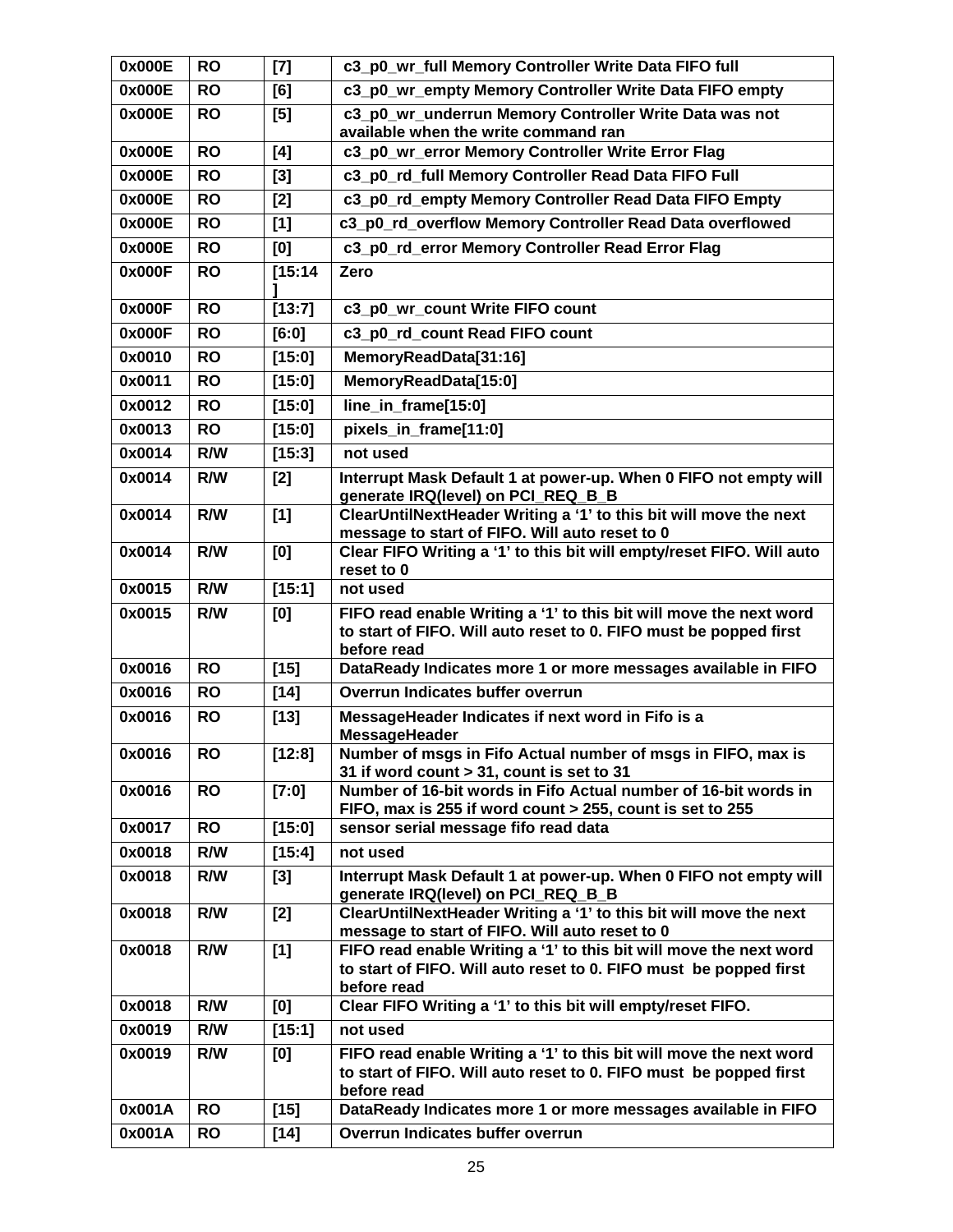| 0x001A | <b>RO</b> | $[13]$ | MessageHeader Indicates if next word in Fifo is a<br><b>MessageHeader</b>                                                                         |
|--------|-----------|--------|---------------------------------------------------------------------------------------------------------------------------------------------------|
| 0x001A | <b>RO</b> | [12:8] | Number of msgs in Fifo Actual number of msgs in FIFO, max is<br>31 if word count > 31, count is set to 31                                         |
| 0x001A | <b>RO</b> | [7:0]  | Number of 16-bit words in Fifo Actual number of 16-bit words in<br>FIFO, max is 255 if word count > 255, count is set to 255                      |
| 0x001B | <b>RO</b> | [15:0] | IO serial message fifo read data                                                                                                                  |
| 0x001C | <b>RO</b> | [15:0] | <b>FPGA revision</b>                                                                                                                              |
| 0x001D | <b>RO</b> | [15:4] | not used                                                                                                                                          |
| 0x001D | <b>RO</b> | [3]    | Cell error status error cell, not sent not flushed.                                                                                               |
| 0x001D | <b>RO</b> | $[2]$  | Cell OK status Cell in right format and sent                                                                                                      |
| 0x001D | R/W       | [1]    | Reset FIFO Writing a '1' to this bit will empty/reset FIFO. Will auto<br>reset to 0                                                               |
| 0x001D | R/W       | [0]    | Transmit Cell Writing a '1' to this bit will send the message in the<br>FIFO. The FIFO should a complete message in it. Will auto reset<br>to $0$ |
| 0x001E | R/W       | [15:0] | Cell message word Writing the register will push cell word into<br><b>FIFO</b>                                                                    |
| 0x001F | <b>RO</b> | [15:4] | not used                                                                                                                                          |
| 0x001F | <b>RO</b> | [3]    | Cell error status error cell, not sent not flushed.                                                                                               |
| 0x001F | <b>RO</b> | $[2]$  | Cell OK status Cell in right format and sent                                                                                                      |
| 0x001F | R/W       | [1]    | Reset FIFO Writing a '1' to this bit will empty/reset FIFO. Will auto<br>reset to 0                                                               |
| 0x001F | R/W       | [0]    | Transmit Cell Writing a '1' to this bit will send the message in the<br>FIFO. The FIFO should a complete message in it. Will auto reset<br>to 0   |
| 0x0020 | R/W       | [15:0] | Cell message word Writing the register will push cell word into<br><b>FIFO</b>                                                                    |

# *FC XXX CPU FIRMWARE*

# **CPU Board Process Cell API**

The FCXXX camera is a very modular camera, which consists of a number of building blocks. At the minimum, the camera has an I/O.board, that connects to the host via Camera-Link or GigE and a Sensorboard. The camera can be extended with a cpu-board, that gets inserted between the i/o-board and the sensor-board. Currently a PNX1702 is used on the CPU-board. The main-purpose of the cpu-board is to add special functionality, such as image-handling and statistics. The pnx-cpu can be programmed by the user, to add special functions to the application, that the camera is used in. The programming environment is PNX SDK + JTAG for debugging.

# *VIDEO-BUS AND MESSAGE-BUS*

The FCXXXhas a number of busses, that moves video from sensor to i/o-board and/or cpu-board and messages between i/o-board, cpu-board and sensor-board.

### **CPU video in/out and message handling**

The cpu receive video from CPU-FPGA to FGPI 32-bits wide, if FPGA video-routing is set to 2.It sends video to i/o-board via FGPO 32-bits wide -> CPU-FPGA. All cell-messages, that are not video, are handled via registers in CPU\_FPGA.

### *FGPISRVHANDLER*

A demo-server for receiving video-frames is provided in **fc205\_cpu.c** in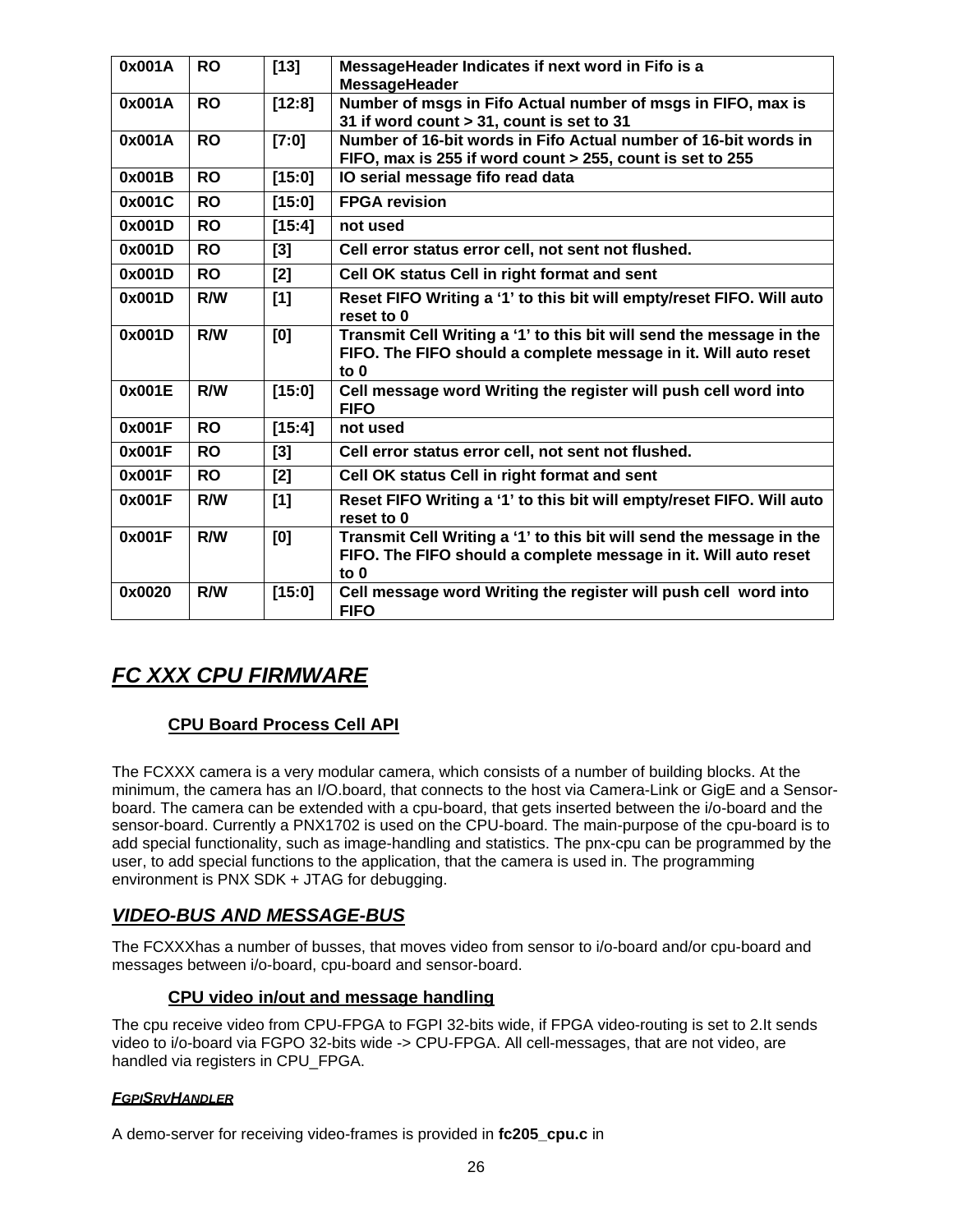**void FgpiSrvHandler(void\* args)** 

The following functions in same file have been provided to start and stop this server from the debugger shell, for testing:

void FgpiStartServer(TCHAR \*cmd\_line) void FgpiStopServer(TCHAR \*cmd\_line)

#### *FGPOSRVHANDLER*

A demo-server for sending frames from cpu to i/o-board has been provided in **fc205\_cpu.c** in:

void FgpoSrvHandler(void\* args)

The following functions in same file have been provided to start and stop this server from the debugger shell, for testing:

void FgpoStartServer(TCHAR \*cmd\_line) void FgpoStopServer(TCHAR \*cmd\_line)

#### *RTCELL ROUTING OF VIDEO*

Following function has been provided to set the routing of video-cells from the sensor-board:

void SetRoute(TCHAR \*cmd\_line)

If no parameters , current setting is displayed. Following options are available:

rtcell –r0<cr> Set routing to Sensor-board to i/o-board rtcell –r1<cr> Set routing to Sensor-board to i/o-board + cpu-board rtcell –r2<cr> Set routing to Sensor-board to cpu-board and cpu-board to i/o-board

#### *EXAMPLE OF VI + VO + ROUTING OF VIDEO-CELLS*

For testing from debugger-shell, the following sequence will set routing to sensor->cpu/cpu->i/o-board, start video-out-srv and video-in-srv. The video-in-srv will send every  $2^{nd}$  frame to video-out-srv, which will show up on the output on the i/o-board. The communication between the video-in-srv and video-out-srv is made via a queue. It is the intention that the user can make changes, that suit their application. This is only shown as an example on how to use VI and VO and the setup VI-handling and VI to VO communication.

### *MSGSRVHANDLER*

For handling non-video cell-messages, a message-server-handler has been provided. It is located in **interrupt.c**: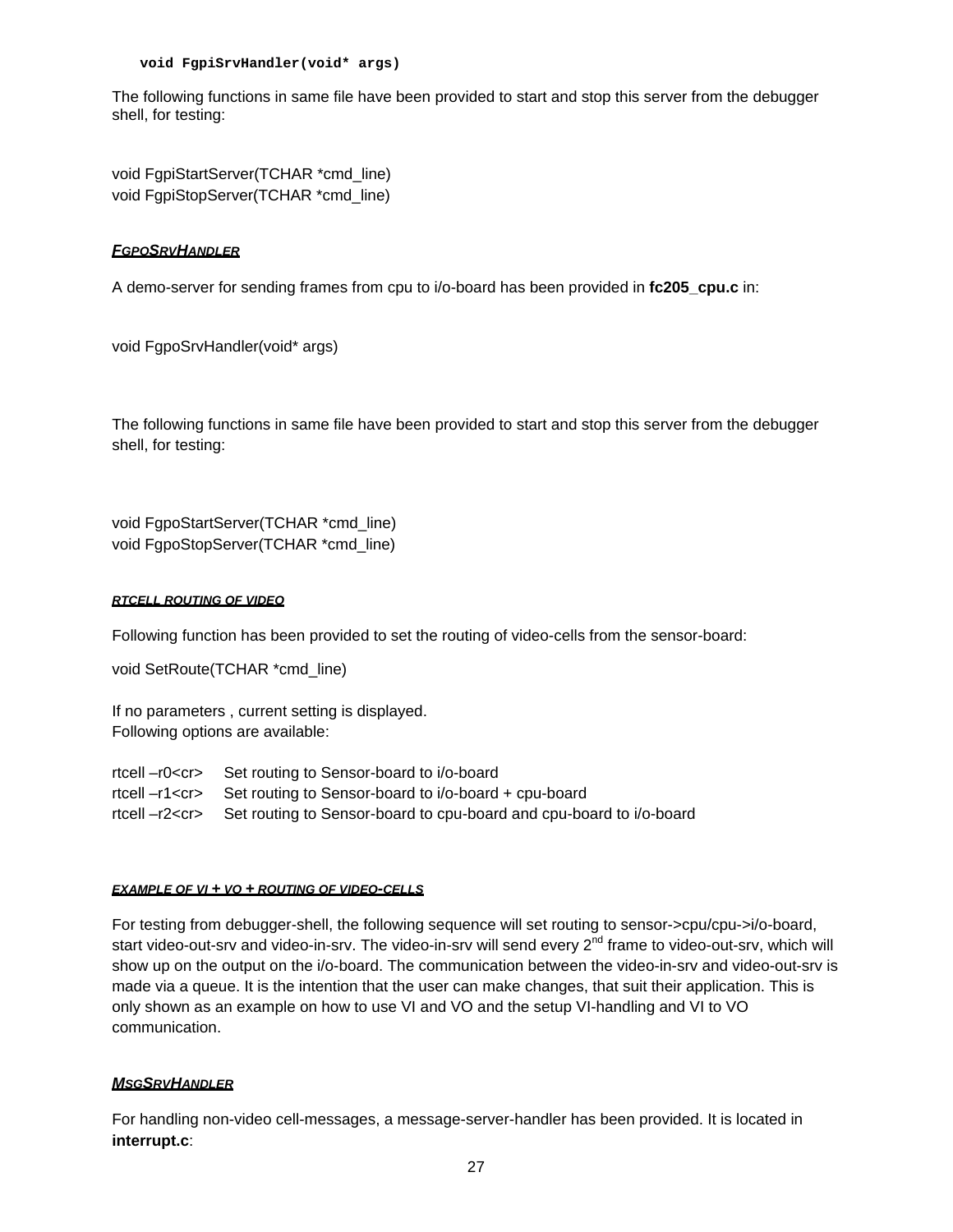void MsgSrvHandler(void\* args)

This server provides handling of the following non-video cell-messages:

#### **Read, write and read-response.**

Write-requests are handled differently, depending on the write-address in the cell-messages. The MsgSrvHandler() is by default started in tmMain() function.

### **I/O-board opto-electronics change of state**

Any changes of state in the opto-electronics on the i/o-board, result in a write cell-message to cpu at addr 0x0, with at copy of the data. The user should expand the following function in **interrupt.c**:

void IoMsgWriteRequest(msg\_t \*pMsg)

to handle this request.

### **Write-requests**

Same function also handles uart-receive-data write-request and write-data to cpu-storage if write-addr is within 0x1000 – 0x10FF. All other write-requests are ignored.Please see interrupt.h:

typedef struct fc205\_cpu\_storage

### **Read-requests**

If a read-request is received and read-addr is within 0x1000 – 0x10FF, the data in ReadOut cpu-storage is returned, using read-addr as index. By default index 0(0x1000) contains FPGA-rev-id and index 1(0x1001) contains ROI last used on VideoIn to pnx-cpu. Other can be user-defined as needed. Please modify following function in **interrupt.c** to your needs:

void IoMsgReadRequest(msg\_t \*pMsg)

### **Read-response-request**

If pnx-cpu sends a read-request to sensor-board or i/o-board (or host, if uart is not in uart-mode), then pnx-cpu will receive a read-response-package. Please modify following function in **interrupt.c** to your needs:

void IoMsgReadResponseRequest(msg\_t \*pMsg)

#### **Uart receive chars**

If uart in i/o-board is programmed to **uart-mode**, then all data sent from host to uart on i/o-board are repackaged into cell-messages and forwarded to addr 0x100(if number of chars in cell are even) or addr 0x101(if number of chars in cell are odd).

These cells are extracted into a receive-buffer, for readout by user.

Following 2 functions are provided for checking for chars ready and reading chars:

```
/** 
* 
* CheckUartTxFifo will read a register on IO board, that shows: 
* Fifo Full, Fifo HalfFull or Fifo Empty 
* 
* \fn : int CheckUartTxFifo(UInt16 *pIoUartFifoStatus) 
*
```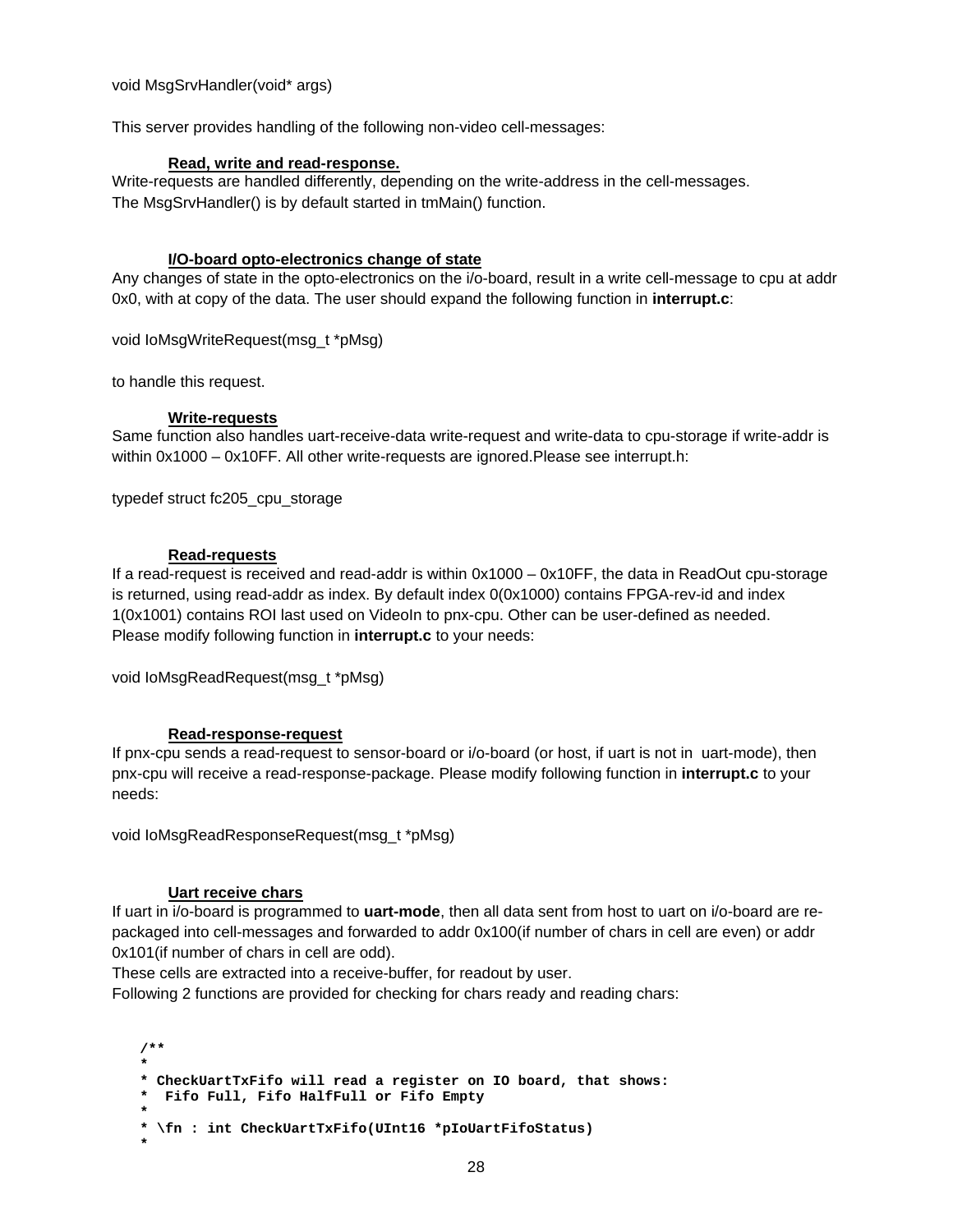```
* \param : UInt16 *pIoUartFifoStatus : Placeholder for returning IoUart 0 = 
more than half full, 1 = half full and 2 = empty, fifo status: 3 = full 
* 
* 
* \return : TM_OK if no errors else appropriate error code 
* 
**/ 
int CheckUartTxFifo(UInt16 *pIoUartFifoStatus) 
/** 
* 
* RxUartCharFC205 returns the number of char requested is available. 
* pCount have have actual number of chars returned 
* Timeout defines number of MilliSecs to wait 
* 
* \fn : int RxUartCharFC205(char *pCharBuffer, UInt16 *pCount, int Timeout) 
* 
* \param : char *pCharBuffer : Pointer to buffer, where char(s) will be 
stored 
* \param : UInt16 *pCount : Number of chars requested. If less, pCount 
will reflect return-count 
* \param : int Timeout : Number of MilliSecs to wait for request 
* 
* 
* \return : TM_OK if no errors, else appropriate error code 
**/ 
int RxUartCharFC205(char *pCharBuffer, UInt16 *pCount, int Timeout)
```
#### **Uart transmit chars**

Following function is provided for transmitting chars to host:

```
/** 
* 
* TxUartCharFC205 will send requested number of chars to Host 
* 
* \fn : int TxUartCharFC205(char *pCharBuffer, UInt16 Count) 
* 
* \param : char *pCharBuffer 
* \param : UInt16 Count 
* 
* 
* \return : TM_OK if no errors else appropriate error code 
* 
**/ 
int TxUartCharFC205(char *pCharBuffer, UInt16 Count)
```
#### *SENDING CELL – MESSAGES*

Cell – messages can be sent to sensor-board, i/o-board and host(if uart on i/o-board is not in **uart-mode**). The following structs have been created for this purpose:

```
typedef struct MsgWritePacket 
{ 
 msg_header_t MsgHdr ; // msg-header 
 UInt16 LocalWriteAddress ; // Local write address at target 
 UInt16 LocalWriteData[15] ; // Data to write at target 
} MsgWritePacket_t ; 
typedef struct MsgReadPacket 
{ 
    msg_header_t MsgHdr ; // msg-header 
    UInt16 LocalReadAddress ; // Local read address at target 
   UInt16 ReturnAddress:4 ; // Return addr of requester<br>UInt16 Reserved:12 ; // Reserved bits
                                     UInt16 Reserved:12 ; // Reserved bits 
} MsgReadPacket_t ;
```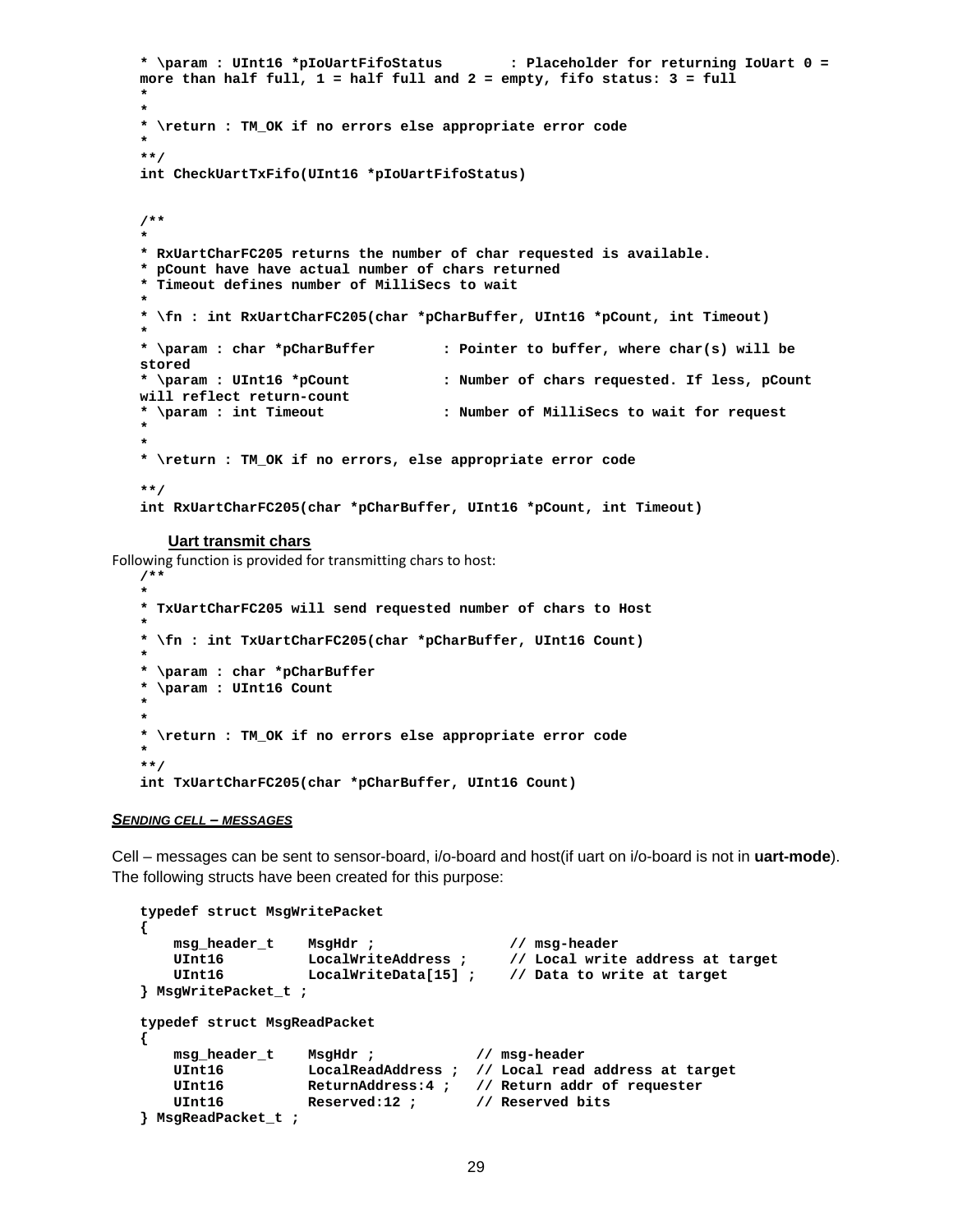```
Following struct has been created for ReadResponse:
   typedef struct MsgReadResponsePacket 
   { 
     msg_header_t MsgHdr ; // msg-header 
     UInt16 ResponderAddress:4 ; // Address of responder 
        UInt16 Reserved:12 ; // Reserved bits
        UInt16              LocalReadAddress    ;      //  Local  read  address  at  target<br>UInt16                 ReadData[14]   ;                  //  Read  Data
        UInt16 ReadData[14] ;
   } MsgReadResponsePacket_t ;
```
Fill in the appropriate fields and call following function in **fc205\_cpu.c**:

```
void fc205_send_cell (cell_t *cell)
```
with each of the structs type-casted to 'cell t'.

**command\_sensreg\_api**

A number of functions are provided as examples for doing this: Fc205\_cpu.c:

void command\_sensreg\_api (short addr, short data)

The above function takes an **addr** and **data** as parameters and formats a CELL\_WRITE package and sends it to the sensor-board.

#### **command\_ioreg\_api**

**void command\_ioreg\_api (short addr, short data)** 

The above function takes an **addr** and **data** as parameters and formats a CELL\_WRITE package and sends it to the i/o-board.

### *API – FUNCTIONS*

A number of functions have been provided as an api to functionality on the fc205 cpu-board:

#### **GetRoi\_api**

```
/** 
* 
* GetRoi gets the Roi in the FPGA, by reading the Roi registers 
* 
* \fn : int GetRoi(short *StartPix, short *EndPix, short *StartLine, short 
*EndLine) 
* 
* \param1 : short *StartingPixel : Placeholder for starting pixel in the 
line<br>* \param2 : short *EndingPixel
* \param2 : short *EndingPixel : Placeholder for ending pixel in the line 
                                       : Placeholder for starting line
* \param4 : short *EndingLine : Placeholder for ending line 
* 
* 
* \return : tm_OK if no errors, else appropriate error 
* 
**/ 
int GetRoi_api(UInt16 *StartPix, UInt16 *EndPix, UInt16 *StartLine, UInt16
*EndLine)
```
#### **SetRoi\_api**

**/\*\***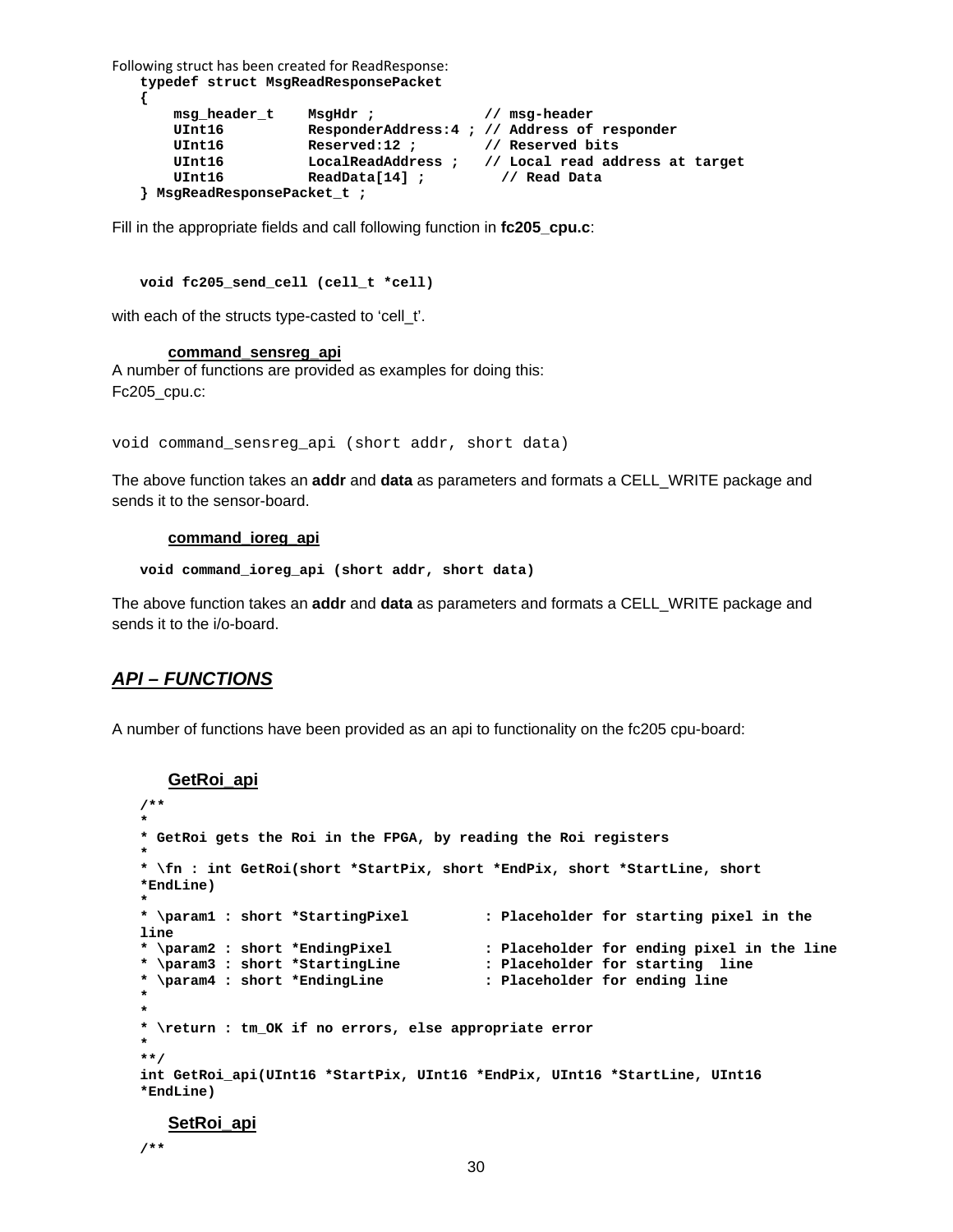```
* 
* SetRoi_api sets the requested Roi in the FPGA, by defining 
* a starting pixel, ending pixel, stating line and ending line 
* 
* \fn : int SetRoi_api(short StartPix, short EndPix, short StartLine, short 
EndLine) 
* 
* \param1 : short StartingPixel : Defines starting pixel in the line 
                                          : Defines ending pixel in the line<br>: Defines starting line
* \param3 : short StartingLine : Defines starting line 
* \param4 : short EndingLine : Defines ending line 
* 
* 
* \return : tm_OK if no errors, else appropriate error 
* 
**/ 
int SetRoi_api(UInt16 StartPix, UInt16 EndPix, UInt16 StartLine, UInt16 EndLine)
```
#### **GetFrameControl\_api**

```
/** 
* 
* GetFrameControl_api gets FrameControl addr 2(+0x04 on FPGA_XIO_BASE_ADDR) 
* 
* \fn : int GetFrameControl_api(UInt16 *FrameControl) 
* 
* \param : UInt16 *FrameControl : Address to store value 
* 
* 
* \return : TM_OK if no error else XIO-error 
* 
**/ 
int GetFrameControl_api(UInt16 *pFrameControl)
```
**CaptureOneFrame\_api**

```
/** 
* 
* CaptureOneFrame_api sets bit0 of FrameControl addr 2(+0x04 on FPGA_XIO_BASE_ADDR) 
* 
* \fn : int CaptureOneFrame_api() 
* 
* \param : none 
* 
* 
* \return : TM_OK if no error else XIO-error 
* 
**/ 
int CaptureOneFrame_api()
```
#### **CaptureContinousFrame\_api**

```
/** 
* 
* CaptureContinousFrame_api sets/clears bit1 of FrameControl addr 2(+0x04 on 
FPGA_XIO_BASE_ADDR) 
* 
* \fn : int CaptureContinousFrameOff_api(bool OnOff) 
* 
* \param1 : Bool OnOff : 0 = off, 1 = on 
* 
* 
* \return : TM_OK if no error else XIO-error 
* 
**/ 
int CaptureContinousFrame_api(Bool OnOff)
```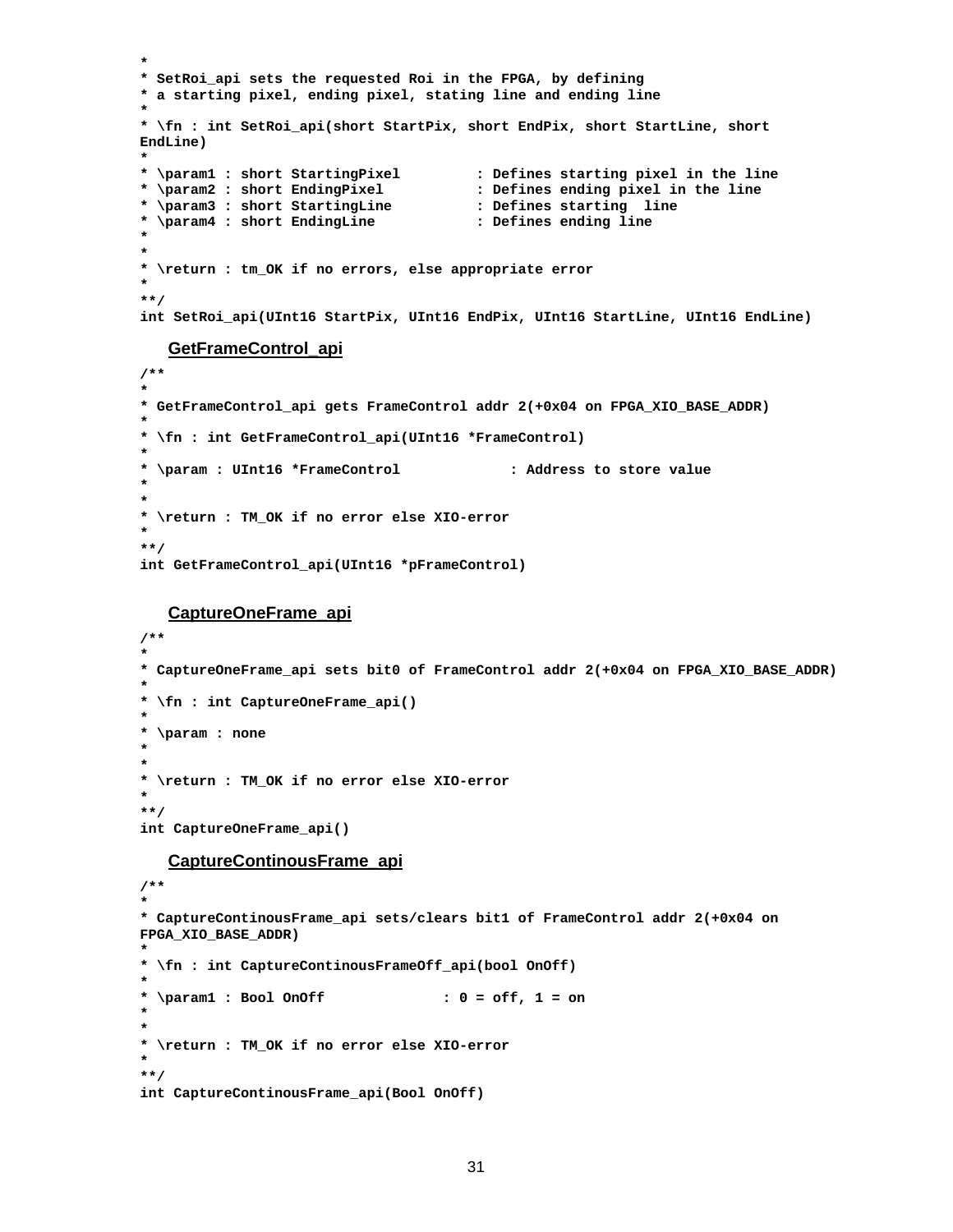**GetFpgaRevID\_api**

```
/** 
* 
* GetFpgaRevID_api return Fpga Rev ID 
* 
* \fn : int GetFpgaRevID_api(UInt16 *FpgaRevID) 
* 
* \param : none 
* 
* 
* \return : TM_OK if no errors, else appropritate errorcode 
* 
**/ 
int GetFpgaRevID_api(UInt16 *FpgaRevID)
```
#### **SetShowUartMode\_api**

```
/** 
* 
* SetShowUartMode_api sets/shows the mode of the Uart to cell-mode or Uart-mode 
* 
* \fn : int SetShowUartMode_api(UInt16 UartMode) 
* 
* \param : UInt16 UartMode : Uart´mode: 0 = cell, 1 = uart, 2 = display only 
* 
* 
* \return : TM_OK if no error, else appropriate error code 
* 
**/ 
int SetShowUartMode_api(UInt16 UartMode, UInt16 *pRetUartMode)
```
#### **setupCpuStorageReadOut\_api**

```
/** 
* 
* SetupCpuStorageReadOut initializes the CpuStorageReadOut - memory 
* 
* \fn : int SetupCpuStorageReadOut() 
* 
* \param : none 
* 
* 
* \return : 0 if o.k. else last errorode 
* 
**/ 
int SetupCpuStorageReadOut_api()
```
#### **MsgSrvStart\_api**

```
/** 
* 
* MsgSrvStart_api starts message receive - server 
* 
* \fn : int MsgSrvStart_api() 
* 
* \param : none 
* 
* 
* \return : TM_OK if no errors, else appropriate error 
* 
**/ 
int MsgSrvStart_api()
```
### *I/O BOARD FIRMWARE*

The follow registers are accessible on the I/O board using cells.

| <b>Register</b> | R/W/R | <b>Bits</b> | <b>Function</b> |
|-----------------|-------|-------------|-----------------|
|-----------------|-------|-------------|-----------------|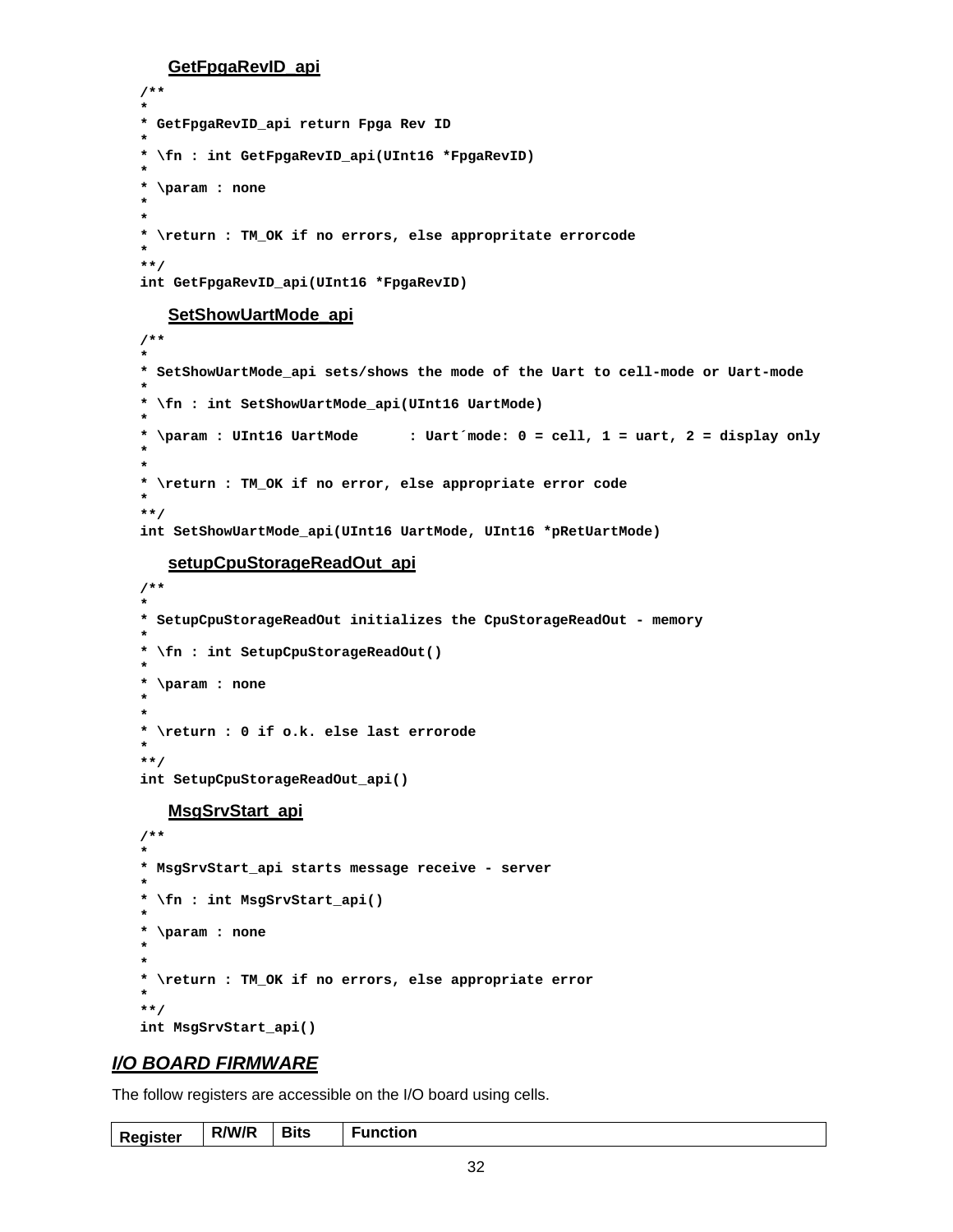|        | O   |         |                                |
|--------|-----|---------|--------------------------------|
| 0x0000 | R/W | [0]     | <b>CL CIK 33/66 MHz</b>        |
| 0x0000 | R/W | [1]     | <b>CL Clk 42.5/85 MHz</b>      |
| 0x0000 | R/W | $[2]$   | CL Clk (33/66)/(42/85) MHz     |
| 0x0001 | R/W | [0]     | <b>Optical Output 1</b>        |
| 0x0001 | R/W | [1]     | <b>Optical Output 2</b>        |
| 0x0001 | R/W | [15:2]  | <b>Not used</b>                |
| 0x0002 | R/W | [0]     | <b>Optical Input 1</b>         |
| 0x0002 | R/W | $[1]$   | <b>Optical Input 2</b>         |
| 0x0002 | R/W | [2]     | <b>Optical Input 3</b>         |
| 0x0002 | R/W | $[3]$   | <b>Optical Input 4</b>         |
| 0x0002 | R/W | [4]     | <b>Optical Input 1 Changed</b> |
| 0x0002 | R/W | [5]     | <b>Optical Input 2 Changed</b> |
| 0x0002 | R/W | [6]     | <b>Optical Input 3 Changed</b> |
| 0x0002 | R/W | $[7]$   | <b>Optical Input 4 changed</b> |
| 0x0002 | R/W | [15:8]  | <b>Not Used</b>                |
| 0x0003 | R/W | [0]     | LED <sub>1</sub>               |
| 0x0003 | R/W | [1]     | LED <sub>2</sub>               |
| 0x0003 | R/W | [15:2]  | <b>Not Used</b>                |
| 0x0004 | R/W | [8:0]   | Motor 1 PWM                    |
| 0x0004 | R/W | [9]     | Motor 1 On                     |
| 0x0004 | R/W | [15:10] | <b>Not Used</b>                |
| 0x0005 | R/W | [8:0]   | Motor 2 PWM                    |
| 0x0005 | R/W | [9]     | Motor 2 On                     |
| 0x0005 | R/W | [15:10] | <b>Not Used</b>                |
| 0x0006 | R/W | [8:0]   | Motor 3 PWM                    |
| 0x0006 | R/W | [9]     | Motor 3 On                     |
| 0x0007 | R/W | [15:0]  | <b>Baud Rate Divisor</b>       |
| 0x0008 | R/W | [15:0]  | <b>Not Used</b>                |
| 0x0009 | R/W | [15:0]  | <b>Not Used</b>                |
| 0x000A | R/W | [15:0]  | <b>Not Used</b>                |
| 0x000B | R/W | [15:0]  | <b>Not Used</b>                |
| 0x000C | R/W | [3:0]   | <b>CL LSB Select</b>           |
| 0x000C | R/W | [5:4]   | <b>Bits per pixel</b>          |
| 0x000C | R/W | [6]     | <b>Two Tap Enable</b>          |
| 0x000C | R/W | $[7]$   | <b>Enable Header</b>           |
| 0x000C | R/W | [15:8]  | <b>Not Used</b>                |
| 0x000D | R/W | [3:0]   | <b>GigE LSB Select</b>         |
| 0x000D | R/W | [15:4]  | <b>Not Used</b>                |
| 0x000E | R/W | [0]     | CC1 input                      |
| 0x000E | R/W | [1]     | CC2 input                      |
| 0x000E | R/W | $[2]$   | CC3 input                      |
| 0x000E | R/W | $[3]$   | CC4 input                      |
| 0x000E | R/W | [4]     | <b>CC1 Changed Bit</b>         |
|        | R/W | [5]     |                                |
| 0x000E |     |         | <b>CC2 Changed Bit</b>         |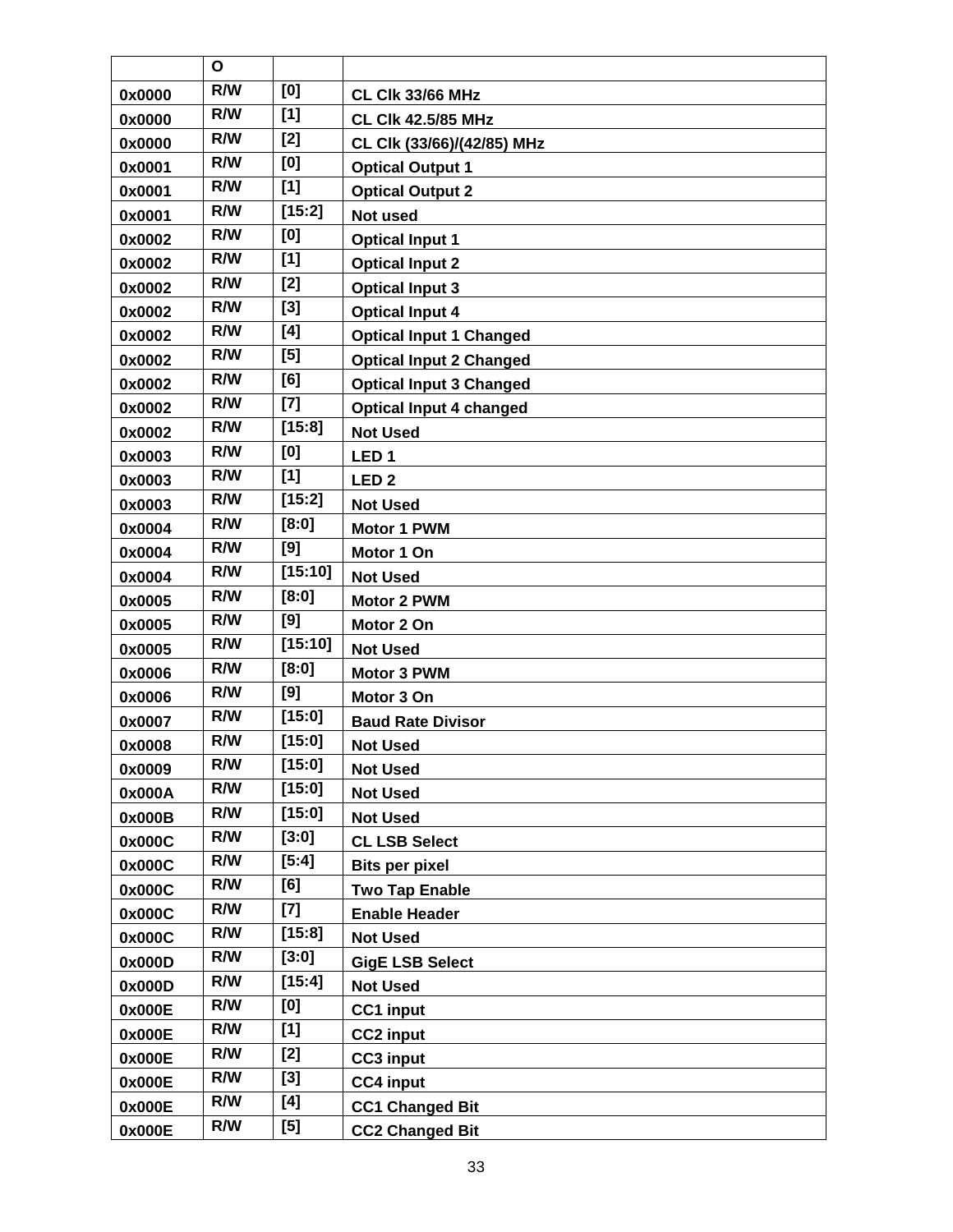| 0x000E | R/W | [6]    | <b>CC3 Changed Bit</b>               |
|--------|-----|--------|--------------------------------------|
| 0x000E | R/W | [7]    | <b>CC4 Changed Bit</b>               |
| 0x000E | R/W | [15:8] | <b>Not Used</b>                      |
| 0x000F | R/W | [0]    | <b>Enable Camera Link Output</b>     |
| 0x0010 | R/W | [15:0] | <b>Analog Output Clocks Per Line</b> |
| 0x0011 | R/W | [15:0] | <b>Analog Output Horz. Active</b>    |
| 0x0012 | R/W | [7:0]  | <b>Hsync width</b>                   |
| 0x0012 | R/W | [15:8] | <b>Hsync position</b>                |
| 0x0013 | R/W | [15:0] | <b>Analog Output Lines Per Frame</b> |
| 0x0014 | R/W | [15:0] | <b>Analog Output Vertical Acrive</b> |
| 0x0015 | R/W | [7:0]  | <b>VSync width</b>                   |
| 0x0015 | R/W | [15:8] | <b>Vsync position</b>                |
| 0x0016 | R/W | [0]    | <b>Analog Out DAC Enable</b>         |
| 0x0017 | R/W | [1]    | <b>Analog Out 150MHz Enable</b>      |

# *SIZE AND COOLING*

The smart camerais 63mm x 63mm x 57mm not including the protrusion of the connector bodies. The smart camera dissipates 14 Watts maximum.

The dumb camera (camera without a CPU board) is 63mm x 63mm x 49mm not including the connector bodies. The dumb camera dissipates 8 Watts maximum.

The dumb and smart cameras may be cooled by conduction by mounting it to a cold plate at a maximum of 50 degrees C. Forced are cooling can also be used, in which case the camera requires 50 LFM air flow at a maximum of 50 degrees C.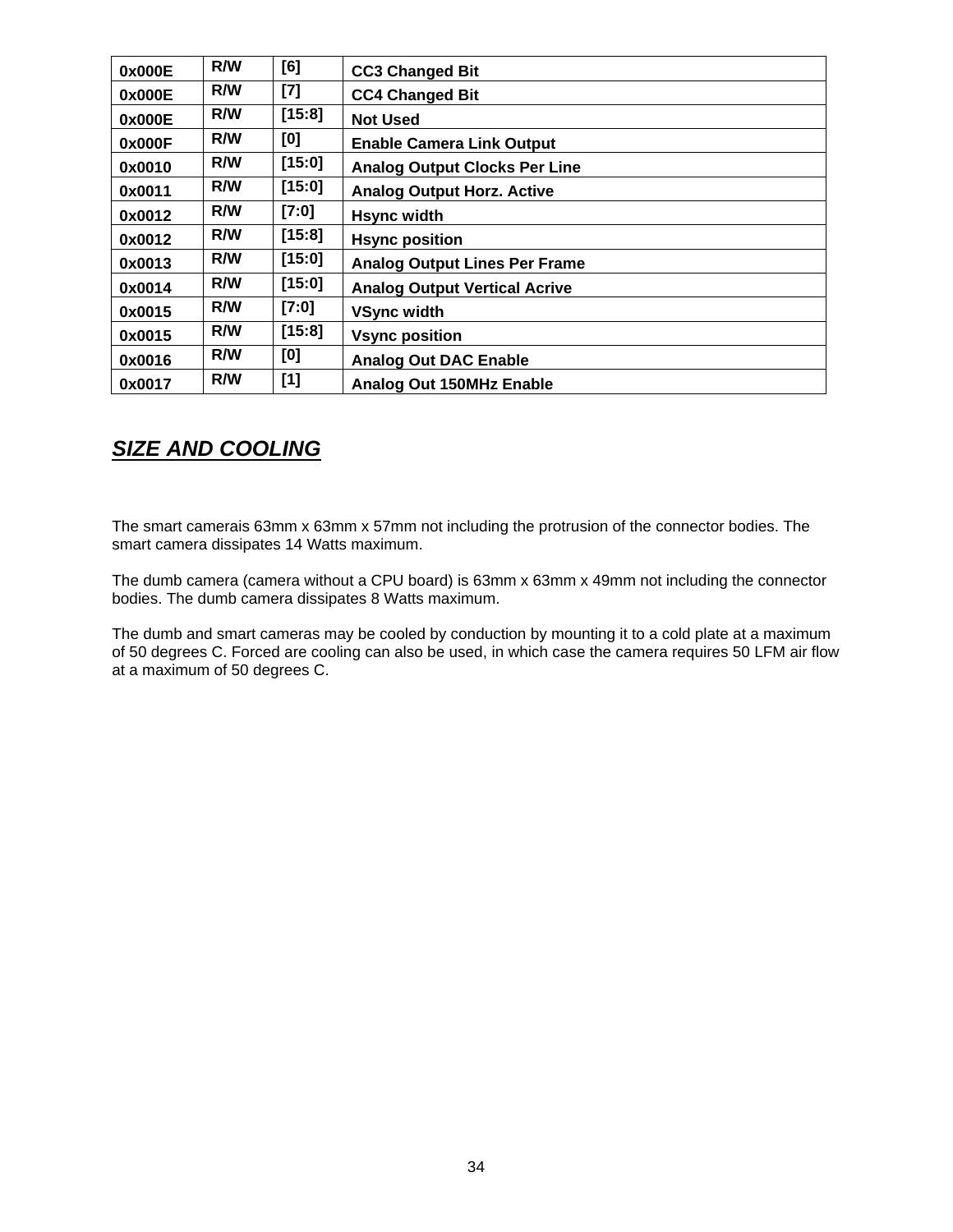# *TROUBLESHOOTING*

There are several things you can try before you call FastVision Technical Support for help.

- **\_\_\_\_\_** Make sure the computer is plugged in. Make sure the power source is on.
- Go back over the hardware installation to make sure that the system is properly installed.
- Go back over the software installation to make sure you have installed all necessary software.
- \_\_\_\_\_ Run the Installation User Test to verify correct installation of both hardware and software.
- **Numedia** Run the user-diagnostics test for your main board to make sure it's working properly.
- Insert the FastVision CD-ROM and check the various Release Notes to see if there is any information relevant to the problem you are experiencing.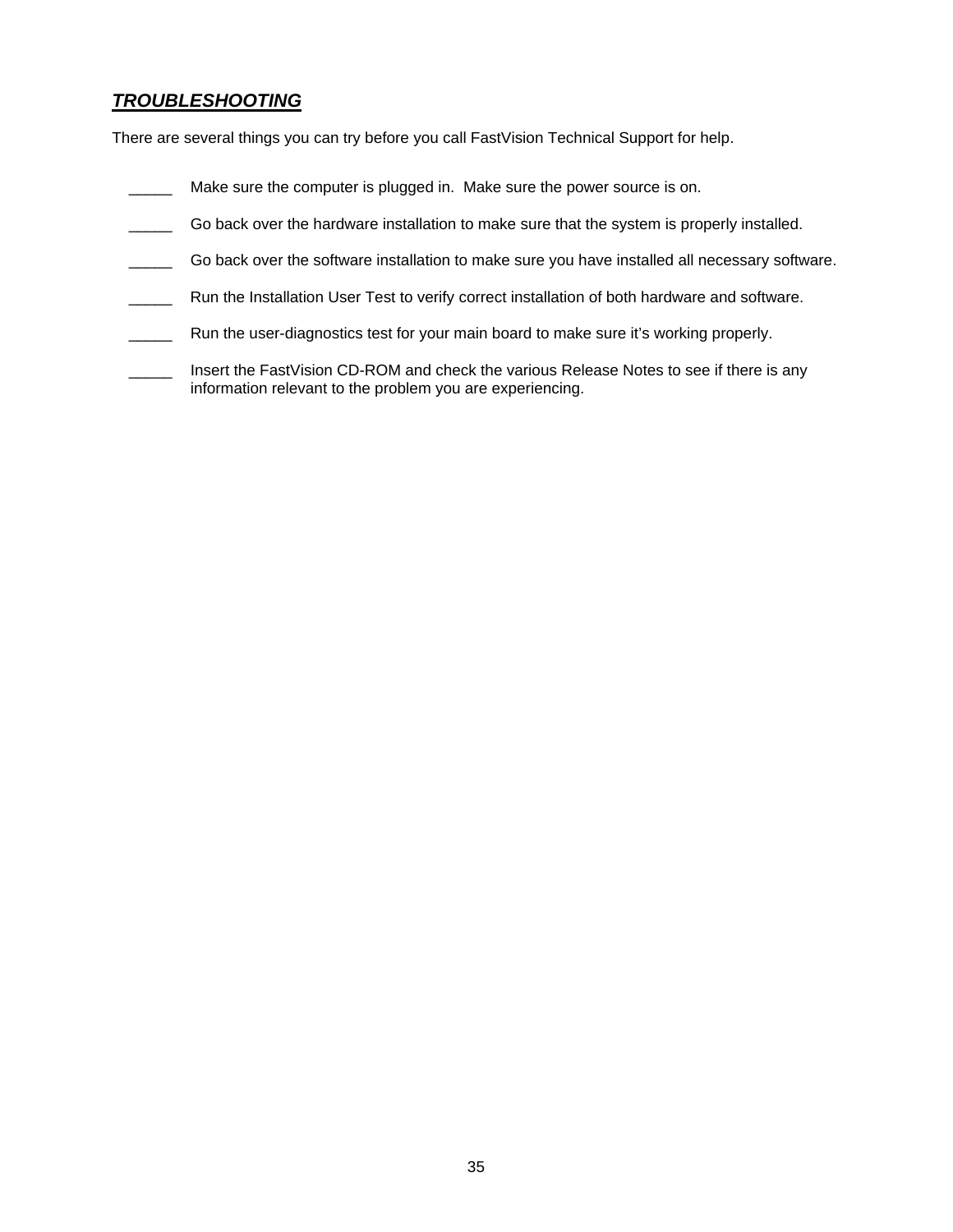# *FASTVISION TECHNICAL SUPPORT*

FastVision offers technical support to any licensed user during the normal business hours of 9 a.m. to 5 p.m. EST. We offer assistance on all aspects of processor board and PMC installation and operation.

# *CONTACTING TECHNICAL SUPPORT*

To speak with a Technical Support Representative on the telephone, call the number below and ask for Technical Support:

Telephone: **603-891-4317** 

If you would rather FAX a written description of the problem, make sure you address the FAX to Technical Support and send it to:

Fax: **603-891-1881** 

You can email a description of the problem to *support@FastVision.com*

Before you contact technical support have the following information ready:

- Serial numbers and hardware revision numbers of all of your boards. This information is written on the invoice that was shipped with your products.
- Also, each board has its serial number and revision number written on either in ink or in bar-code form.
- \_\_\_\_\_ The version of the FASTVIEWER, or FAST CAMERA-DVRP software that you are using.
- The type and version of the host operating system, i.e., Windows 98.
- \_\_\_\_\_ Note the types and numbers of all your software revisions, daughter card libraries, the application library and the compiler
- Returning Products for Repair or Replacements

Our first concern is that you be pleased with your FastVision products.

If, after trying everything you can do yourself, and after contacting FastVision Technical Support, you feel your hardware or software is not functioning properly, you can return the product to FastVision for service or replacement. Service or replacement may be covered by your warranty, depending upon your warranty. The first step is to call FastVision and request a "Return Materials Authorization" (RMA) number. This is the number assigned both to your returning product and to all records of your communications with Technical Support. When a FastVision technician receives your returned hardware or software he will match its RMA number to the on-file information you have given us, so he can solve the problem you've cited.

When calling for an RMA number, please have the following information ready:

- Serial numbers and descriptions of product(s) being shipped back
- A listing including revision numbers for all software, libraries, applications, daughter cards, etc.
- A clear and detailed description of the problem and when it occurs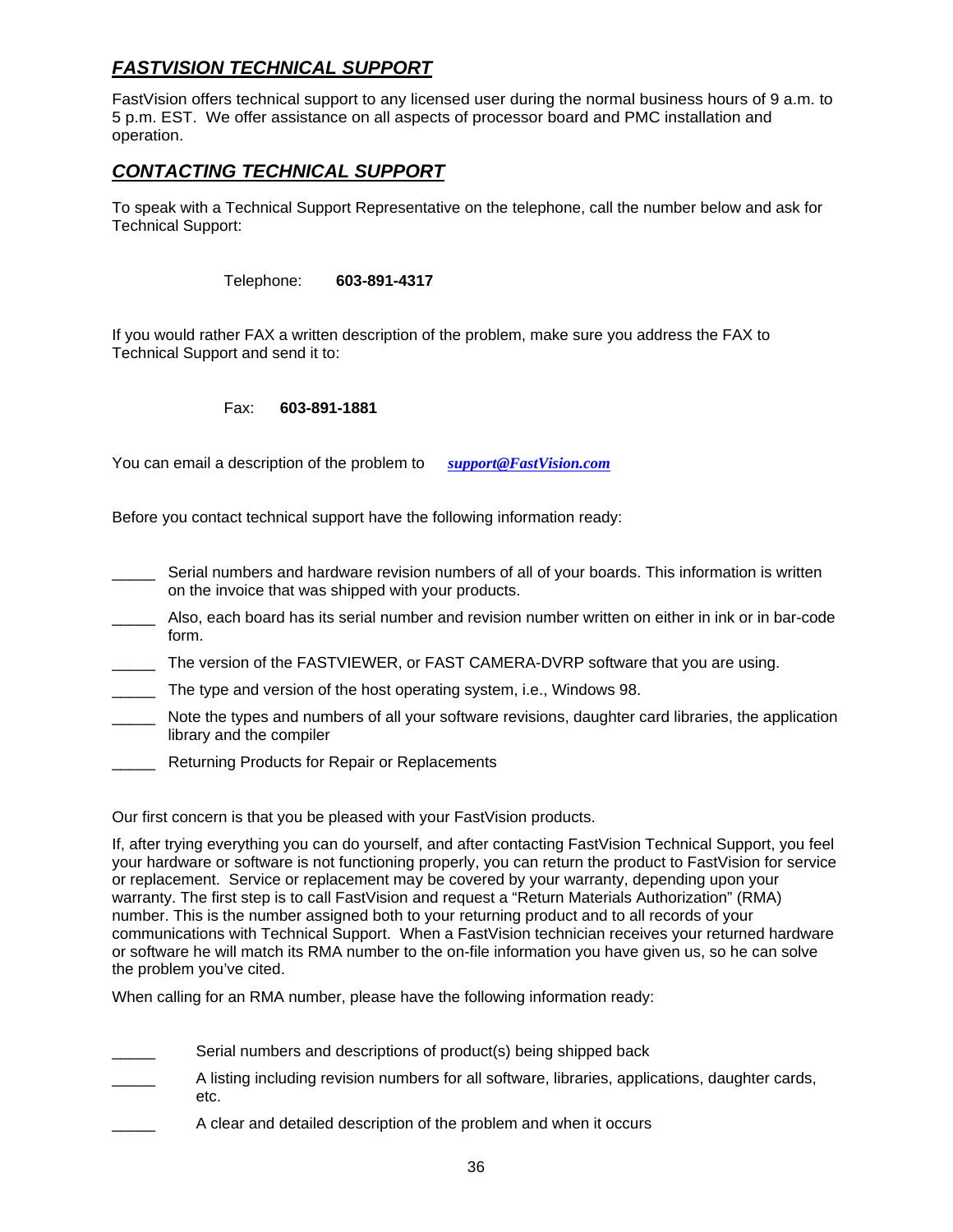Exact code that will cause the failure

A description of any environmental condition that can cause the problem

All of this information will be logged into the RMA report so it's there for the technician when your product arrives at FastVision. Put boards inside their anti-static protective bags. Then pack the product(s) securely in the original shipping materials, if possible, and ship to:

#### **FastVision LLC. 71 Spit Brook Road, Suite 200 Nashua, NH 03060 USA**

### *Clearly mark the outside of your package:*  Attention **RMA #90XXX**

Remember to include your return address and the name and number of the person who should be contacted if we have questions.

### **Reporting Bugs**

We at FastVision are continually improving our products to ensure the success of your projects. In addition to ongoing improvements, every FastVision product is put through extensive and varied testing. Even so, occasionally situations can come up in the fields that were not encountered during our testing at FastVision.

If you encounter a software or hardware problem or anomaly, please contact us immediately for assistance. If a fix is not available right away, often we can devise a work-around that allows you to move forward with your project while we continue to work on the problem you've encountered.

It is important that we are able to reproduce your error in an isolated test case. You can help if you create a stand-alone code module that is isolated from your application and yet clearly demonstrates the anomaly or flaw.

Describe the error that occurs with the particular code module and email the file to us at:

### **support@FastVision.com**

We will compile and run the module to track down the anomaly you've found.

If you do not have Internet access, or if it is inconvenient for you to get to access, copy the code to a disk, describe the error, and mail the disk to Technical Support at the FastVision address below.

If the code is small enough, you can also:

FAX the code module to us at 603-891-1881

If you are faxing the code, write everything large and legibly and remember to include your description of the error.

When you are describing a software problem, include revision numbers of all associated software.

For documentation errors, photocopy the passages in question, mark on the page the number and title of the manual, and either FAX or mail the photocopy to FastVision.

Remember to include the name and telephone number of the person we should contact if we have questions.

### **FastVision LLC. 131 Daniel Webster Highway, #529 Nashua, NH 03060 USA**

**Telephone: 603-891-4317**